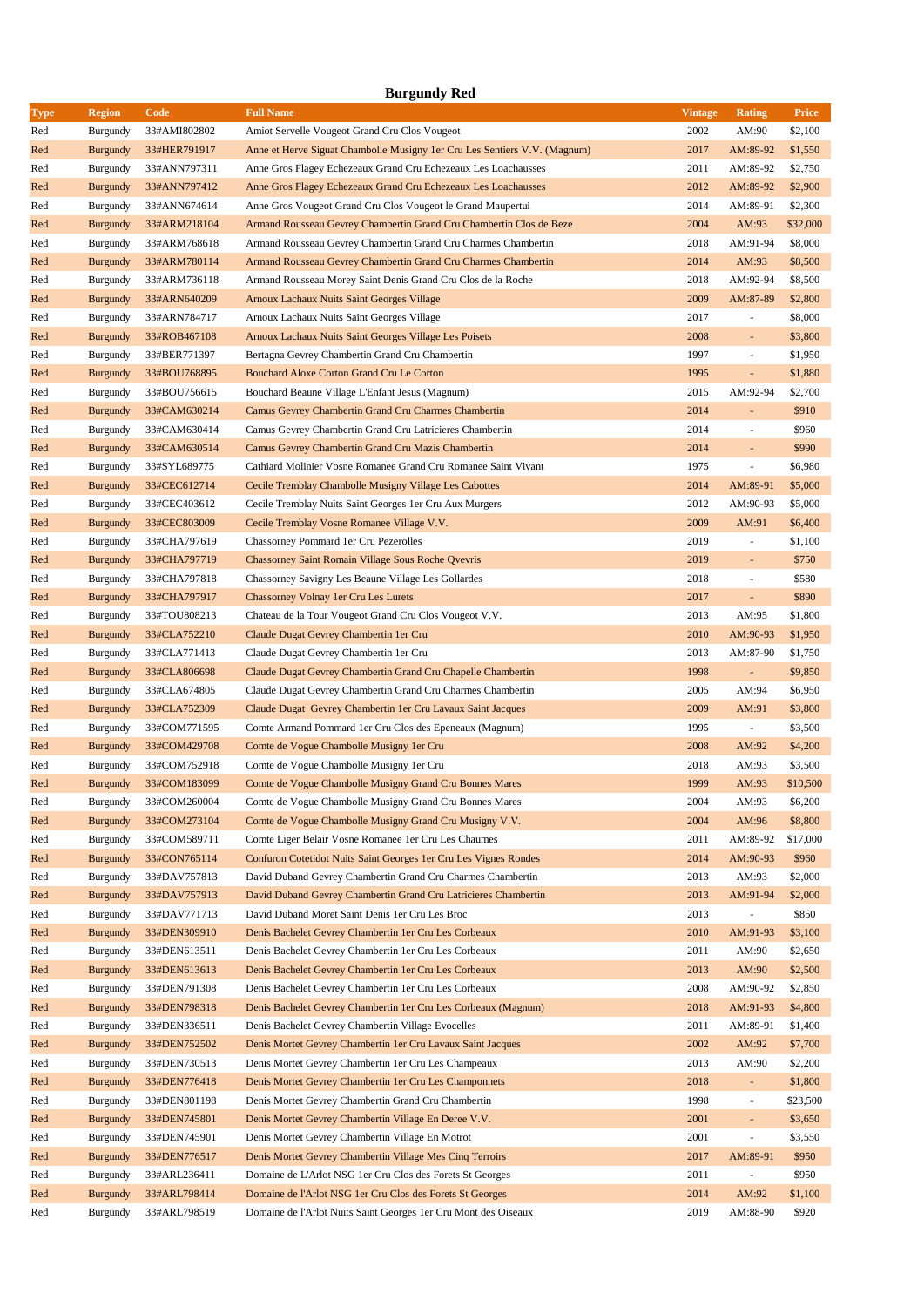| Red | <b>Burgundy</b> | 33#DOM764913 | Domaine de Montille Pommard 1 er Cru Grands Epenots                                      | 2013 | AM:87-90                 | \$900    |
|-----|-----------------|--------------|------------------------------------------------------------------------------------------|------|--------------------------|----------|
| Red | Burgundy        | 33#BEA807708 | Domaine des Beaumont Gevrey Chambertin 1 er Cru Aux Combottes                            | 2008 | ÷,                       | \$880    |
| Red | <b>Burgundy</b> | 33#BEA771916 | Domaine des Beaumonts Gevrey Chambertin Grand Cru Charmes Chambertin                     | 2016 | ÷,                       | \$1,820  |
| Red | Burgundy        | 33#LER662190 | Domaine Leroy Vosne Romanee Grand Cru Richebourg                                         | 1990 | ÷,                       | \$55,000 |
| Red | <b>Burgundy</b> | 33#DOM724292 | Domaine Saier Morey Saint Denis Grand Cru Clos des Lambrays                              | 1992 | ÷                        | \$2,450  |
| Red | Burgundy        | 33#LAU709118 | Dominique Laurent Bourgogne Red                                                          | 2018 | ÷,                       | \$260    |
| Red | <b>Burgundy</b> | 33#LAU668017 | Dominique Laurent Chambolle Musigny 1 er Cru Les Charmes V.V.                            | 2017 | ÷,                       | \$800    |
| Red | Burgundy        | 33#LAU708318 | Dominique Laurent Chambolle Musigny 1 er Cru Les Fuees                                   | 2018 | ÷,                       | \$700    |
| Red | <b>Burgundy</b> | 33#LAU709618 | Dominique Laurent Chambolle Musigny Village                                              | 2018 | ÷,                       | \$580    |
| Red | Burgundy        | 33#LAU667617 | Dominique Laurent Chambolle Musigny Village V.V.                                         | 2017 | ÷,                       | \$600    |
| Red | <b>Burgundy</b> | 33#LAU709018 | Dominique Laurent Flagey Echezeaux Grand Cru Echezeaux                                   | 2018 | ÷                        | \$2,500  |
| Red | Burgundy        | 33#LAU668917 | Dominique Laurent Flagey Echezeaux Grand Cru Echezeaux V.V.                              | 2017 | ÷,                       | \$2,300  |
| Red | <b>Burgundy</b> | 33#LAU626516 | Dominique Laurent Flagey Echezeaux Grand Cru Grands Echezeaux V.V                        | 2016 | ÷,                       | \$3,300  |
| Red | Burgundy        | 33#LAU668817 | Dominique Laurent Flagey Echezeaux Grand Cru Grands Echezeaux V.V                        | 2017 | ÷,                       | \$3,150  |
|     | <b>Burgundy</b> | 33#LAU707715 | Dominique Laurent Flagey Echezeaux Grand Cru Grands Echezeaux V.V                        | 2015 | ÷,                       | \$3,600  |
| Red |                 |              |                                                                                          | 2018 | ÷,                       |          |
| Red | Burgundy        | 33#LAU708918 | Dominique Laurent Flagey Echezeaux Grand Cru Grands Echezeaux V.V                        |      |                          | \$3,250  |
| Red | <b>Burgundy</b> | 33#LAU880812 | Dominique Laurent Flagey Echezeaux Grand Cru Grands Echezeaux V.V                        | 2012 | ÷.                       | \$3,600  |
| Red | Burgundy        | 33#LAU667917 | Dominique Laurent Gevrey Chambertin 1 er Cru Clos Saint Jacques V.V.                     | 2017 | ÷,                       | \$1,750  |
| Red | <b>Burgundy</b> | 33#LAU669117 | Dominique Laurent Gevrey Chambertin 1 er Cru Fontenys V.V.                               | 2017 | ÷,                       | \$750    |
| Red | Burgundy        | 33#LAU709718 | Dominique Laurent Gevrey Chambertin 1er Cru Fontenys V.V.                                | 2018 | ÷,                       | \$750    |
| Red | <b>Burgundy</b> | 33#LAU668617 | Dominique Laurent Gevrey Chambertin Grand Cru Chambertin V.V.                            | 2017 | ÷,                       | \$4,500  |
| Red | Burgundy        | 33#LAU349501 | Dominique Laurent Gevrey Chambertin Grand Cru Charmes Chambertin                         | 2001 | ÷,                       | \$2,400  |
| Red | <b>Burgundy</b> | 33#LAU668517 | Dominique Laurent Gevrey Chambertin Grand Cru Charmes Chambertin V.V.                    | 2017 | ÷,                       | \$2,000  |
| Red | Burgundy        | 33#LAU803196 | Dominique Laurent Gevrey Chambertin Grand Cru Mazis Chambertin                           | 1996 | ÷,                       | \$2,500  |
| Red | <b>Burgundy</b> | 33#LAU776496 | Dominique Laurent Gevrey Chambertin Grand Cru Mazis Chambertin (Magnum)                  | 1996 | ÷,                       | \$6,000  |
| Red | Burgundy        | 33#LAU707415 | Dominique Laurent Marsannay Village Champs Perdrix V.V.                                  | 2015 | ÷,                       | \$350    |
| Red | <b>Burgundy</b> | 33#LAU708218 | Dominique Laurent Marsannay Village Champs Perdrix V.V.                                  | 2018 | ÷,                       | \$320    |
| Red | Burgundy        | 33#LAU331512 | Dominique Laurent Morey Saint Denis Grand Cru Clos de la Roche V.V.                      | 2012 | ÷,                       | \$2,000  |
| Red | <b>Burgundy</b> | 33#LAU668717 | Dominique Laurent Morey Saint Denis Grand Cru Clos de la Roche V.V. (Special Reserve PL) | 2017 | ÷,                       | \$1,680  |
| Red | Burgundy        | 33#LAU237411 | Dominique Laurent Morey Saint Denis Grand Cru Clos Saint Denis V.V.                      | 2011 | ÷,                       | \$1,600  |
| Red | <b>Burgundy</b> | 33#LAU707918 | Dominique Laurent Morey Saint Denis Village V.V.                                         | 2018 | ÷,                       | \$480    |
| Red | Burgundy        | 33#LAU401413 | Dominique Laurent Nuits Saint Georges 1 er Cru Les Damodes                               | 2013 | ÷,                       | \$850    |
| Red | <b>Burgundy</b> | 33#LAU626716 | Dominique Laurent Nuits Saint Georges 1 er Cru Les Damodes                               | 2016 | ÷,                       | \$850    |
| Red | Burgundy        | 33#LAU709318 | Dominique Laurent Nuits Saint Georges 1 er Cru Les Damodes                               | 2018 | ÷,                       | \$800    |
| Red | <b>Burgundy</b> | 33#LAU780196 | Dominique Laurent Nuits Saint Georges 1 er Cru Les Saint Georges                         | 1996 | ÷,                       | \$1,200  |
| Red | Burgundy        | 33#LAU708818 | Dominique Laurent Nuits Saint Georges 1 er Cru Rue de Chaux                              | 2018 | ÷,                       | \$560    |
| Red | <b>Burgundy</b> | 33#LAU708118 | Dominique Laurent Nuits Saint Georges Village N.1 V.V.                                   | 2018 | ÷,                       | \$540    |
| Red | <b>Burgundy</b> | 33#LAU708418 | Dominique Laurent Vosne Romanee 1 er Cru Les Rouges                                      | 2018 |                          | \$800    |
| Red | <b>Burgundy</b> | 33#LAU668117 | Dominique Laurent Vosne Romanee 1 er Cru Les Rouges V.V.                                 | 2017 | ÷.                       | \$850    |
| Red | Burgundy        | 33#LAU667717 | Dominique Laurent Vosne Romanee Village V.V.                                             | 2017 | ÷,                       | \$600    |
| Red | <b>Burgundy</b> | 33#LAU708018 | Dominique Laurent Vosne Romanee Village V.V.                                             | 2018 | ÷.                       | \$600    |
| Red | Burgundy        | 33#DRC620311 | DRC Flagey Echezeaux Grand Cru Echezeaux                                                 | 2011 | AM:93                    | \$33,000 |
|     |                 |              |                                                                                          | 2012 |                          |          |
| Red | <b>Burgundy</b> | 33#DRC452612 | DRC Flagey Echezeaux Grand Cru Grands Echezeaux                                          |      | AM:94                    | \$37,000 |
| Red | Burgundy        | 33#DRC100804 | DRC Vosne Romanee Grand Cru Richebourg                                                   | 2004 | AM:93                    | \$43,000 |
| Red | <b>Burgundy</b> | 33#DRC506414 | DRC Vosne Romanee Grand Cru La Tache                                                     | 2014 | AM:96                    | \$62,000 |
| Red | Burgundy        | 33#DRO807805 | Drouhin Laroze Gevrey Chambertin Grand Cru Latricieres Chambertin                        | 2005 | AM:91-94                 | \$1,780  |
| Red | <b>Burgundy</b> | 33#DUG570308 | Dugat Py Gevrey Chambertin 1 er Cru Lavaux Saint Jacques                                 | 2008 | AM:92                    | \$3,600  |
| Red | Burgundy        | 33#DUG620513 | Dugat Py Gevrey Chambertin 1er Cru Lavaux Saint Jacques                                  | 2013 | AM:93                    | \$2,700  |
| Red | <b>Burgundy</b> | 33#DUG794201 | Dugat Py Gevrey Chambertin 1 er Cru Petite Chapelle                                      | 2001 | AM:92                    | \$2,750  |
| Red | Burgundy        | 33#DUG808509 | Dugat Py Gevrey Chambertin Grand Cru Charmes Chambertin                                  | 2009 | AM:95                    | \$6,900  |
| Red | <b>Burgundy</b> | 33#DUG791508 | Dugat Py Gevrey Chambertin Grand Cru Mazoyeres Chambertin                                | 2008 | AM:93-95                 | \$5,800  |
| Red | Burgundy        | 33#DUG620613 | Dugat Py Gevrey Chambertin Village Coeur de Roy                                          | 2013 | $\overline{\phantom{a}}$ | \$1,280  |
| Red | <b>Burgundy</b> | 33#DUG768794 | Dugat Py Gevrey Chambertin Village Coeur de Roy                                          | 1994 | ÷.                       | \$1,880  |
| Red | Burgundy        | 33#DUG791609 | Dugat Py Gevrey Chambertin Village Coeur de Roy                                          | 2009 | AM:92                    | \$1,650  |
| Red | <b>Burgundy</b> | 33#DUG730714 | Dugat Py Gevrey Chambertin Village Les Evocelles                                         | 2014 | AM:89-92                 | \$1,180  |
| Red | Burgundy        | 33#DUJ664114 | Dujac Gevrey Chambertin 1er Cru Les Combottes                                            | 2014 | AM:91                    | \$2,800  |
| Red | <b>Burgundy</b> | 33#DUJ730917 | Dujac Morey Saint Denis 1 er Cru Monts Luisants (Blanc)                                  | 2017 | AM:87-90                 | \$1,350  |
| Red | Burgundy        | 33#DUP780712 | Dupont Tisserandot Gevrey Chambertin 1er Cru Cazetiers                                   | 2012 | AM:90-92                 | \$950    |
| Red | <b>Burgundy</b> | 33#EMM761198 | Emmanuel Rouget Flagey Echezeaux Grand Cru Echezeaux                                     | 1998 | AM:92                    | \$16,000 |
| Red | Burgundy        | 33#EMM803211 | Emmanuel Rouget Flagey Echezeaux Grand Cru Echezeaux                                     | 2011 | AM:91                    | \$9,800  |
| Red | <b>Burgundy</b> | 33#EMM798617 | <b>Emmanuel Rouget Nuits Saint Georges Village</b>                                       | 2017 | AM:88-91                 | \$2,700  |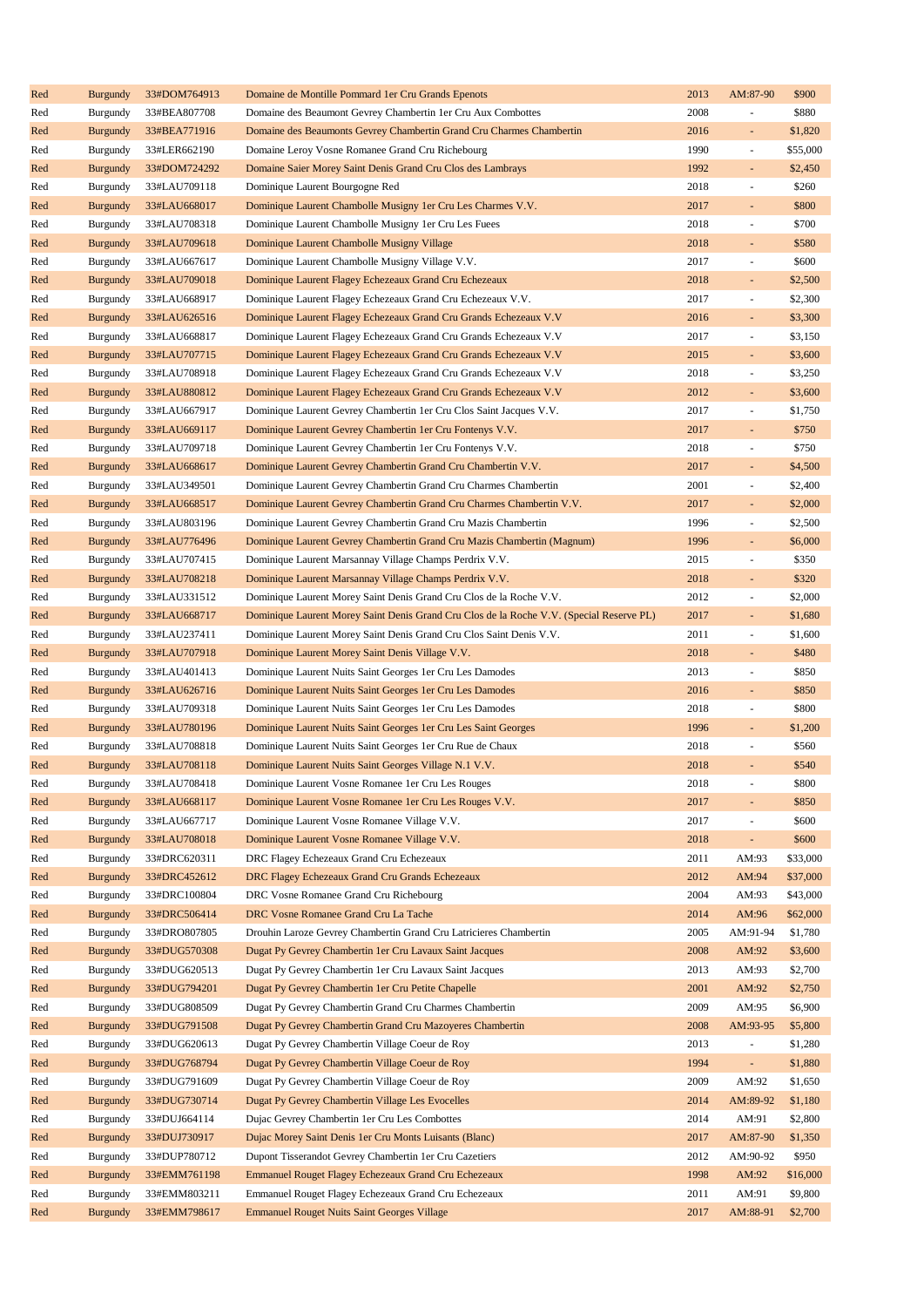| Red | <b>Burgundy</b> | 33#EMM798718 | Emmanuel Rouget Nuits Saint Georges Village                                | 2018 | AM:88-91                 | \$2,900  |
|-----|-----------------|--------------|----------------------------------------------------------------------------|------|--------------------------|----------|
| Red | <b>Burgundy</b> | 33#EMM803314 | Emmanuel Rouget Vosne Romanee 1er Cru Cros Parantoux                       | 2014 | AM:92-94                 | \$25,000 |
| Red | Burgundy        | 33#EMM746414 | Emmanuel Rouget Vosne Romanee 1er Cru Les Beaumonts                        | 2014 | AM:90-93                 | \$7,350  |
| Red | <b>Burgundy</b> | 33#EMM746517 | Emmanuel Rouget Vosne Romanee 1 er Cru Les Beaumonts                       | 2017 | AM:91-93                 | \$6,800  |
| Red | Burgundy        | 33#EMM798816 | Emmanuel Rouget Vosne Romanee 1er Cru Les Beaumonts                        | 2016 | AM:91-94                 | \$7,650  |
| Red | <b>Burgundy</b> | 33#EMM619214 | <b>Emmanuel Rouget Vosne Romanee Village</b>                               | 2014 | AM:91                    | \$3,600  |
| Red | Burgundy        | 33#EMM746616 | Emmanuel Rouget Vosne Romanee Village                                      | 2016 | AM:89-92                 | \$3,600  |
| Red | <b>Burgundy</b> | 33#FRA806719 | <b>Fabrice Martin Bourgogne</b>                                            | 2019 | $\Box$                   | \$360    |
| Red | Burgundy        | 33#FAB623816 | Fabrice Martin Gevrey Chambertin Village                                   | 2016 | $\overline{\phantom{a}}$ | \$600    |
| Red | <b>Burgundy</b> | 33#FRA806619 | Fabrice Martin Vosne Romanee Village                                       | 2019 | $\sim$                   | \$680    |
| Red | Burgundy        | 33#FAI793896 | Faiveley Flagey Echezeaux Grand Cru Echezeaux                              | 1996 | $\overline{\phantom{a}}$ | \$2,680  |
| Red | <b>Burgundy</b> | 33#FAN798915 | Fanny Sabre Beaune 1er Cru                                                 | 2015 | $\omega$                 | \$720    |
| Red | Burgundy        | 33#FOU480203 | Fourrier Gevrey Chambertin 1er Cru Cherbaudes                              | 2003 | $\overline{\phantom{a}}$ | \$2,800  |
|     |                 | 33#FOU785504 |                                                                            | 2004 | AM:90                    | \$5,300  |
| Red | <b>Burgundy</b> |              | Fourrier Gevrey Chambertin 1er Cru Clos Saint Jacques V.V.                 |      |                          |          |
| Red | Burgundy        | 33#FRE747014 | Frederic Esmonin Gevrey Chambertin Grand Cru Ruchottes Chambertin (Magnum) | 2014 | AM:91                    | \$2,800  |
| Red | <b>Burgundy</b> | 33#GEA747114 | Geantet Pansiot Gevrey Chambertin 1 er Cru Les Champeaux                   | 2014 | $\omega$                 | \$980    |
| Red | Burgundy        | 33#GEA768415 | Geantet Pansiot Gevrey Chambertin Village                                  | 2015 | $\overline{\phantom{a}}$ | \$500    |
| Red | <b>Burgundy</b> | 33#GEO747317 | Georges Noellat Nuits Saint Georges 1 er Cru Aux Cras                      | 2017 | AM:91-93                 | \$1,450  |
| Red | Burgundy        | 33#GEO747414 | Georges Noellat Nuits Saint Georges 1 er Cru Aux Cras                      | 2014 | AM:90-92                 | \$1,600  |
| Red | <b>Burgundy</b> | 33#GEO747216 | Georges Noellat Nuits Saint Georges 1 er Cru Les Boudots                   | 2016 | AM:90-93                 | \$1,800  |
| Red | Burgundy        | 33#GEO764017 | Georges Noellat Nuits Saint Georges 1er Cru Les Boudots                    | 2017 | AM:92                    | \$1,600  |
| Red | <b>Burgundy</b> | 33#GEO747517 | Georges Noellat Vosne Romanee 1er Cru Les Chaumes                          | 2017 | AM:90-92                 | \$1,680  |
| Red | Burgundy        | 33#GEO102209 | Georges Roumier Chambolle Musigny 1 er Cru Les Cras                        | 2009 | AM:90-92                 | \$12,500 |
| Red | <b>Burgundy</b> | 33#GEO296706 | Georges Roumier Chambolle Musigny 1 er Cru Les Cras                        | 2006 | AM:90                    | \$10,500 |
| Red | Burgundy        | 33#GEO599011 | Georges Roumier Chambolle Musigny 1 er Cru Les Cras                        | 2011 | AM:93                    | \$9,300  |
| Red | <b>Burgundy</b> | 33#GEO664613 | Georges Roumier Chambolle Musigny 1 er Cru Les Cras                        | 2013 | AM:87-90                 | \$9,900  |
| Red | Burgundy        | 33#GEO809299 | Georges Roumier Chambolle Musigny 1 er Cru Les Cras                        | 1999 | AM:90                    | \$15,000 |
| Red | <b>Burgundy</b> | 33#GEO336203 | Georges Roumier Chambolle Musigny Grand Cru Bonnes Mares                   | 2003 | AM:92                    | \$27,500 |
| Red | Burgundy        | 33#ROU616313 | Georges Roumier Chambolle Musigny Grand Cru Bonnes Mares                   | 2013 | AM:95                    | \$21,000 |
| Red | <b>Burgundy</b> | 33#ROU801297 | Georges Roumier Chambolle Musigny Grand Cru Bonnes Mares                   | 1997 | $\omega$                 | \$31,000 |
| Red | Burgundy        | 33#ROU801311 | Georges Roumier Chambolle Musigny Grand Cru Bonnes Mares                   | 2011 | AM:95                    | \$23,000 |
| Red | <b>Burgundy</b> | 33#GEO102303 | Georges Roumier Morey Saint Denis 1 er Cru Clos de la Bussiere             | 2003 | AM:88                    | \$5,800  |
| Red | Burgundy        | 33#GEO592313 | Georges Roumier Morey Saint Denis 1 er Cru Clos de La Bussiere             | 2013 | AM:91                    | \$4,600  |
| Red | <b>Burgundy</b> | 33#ROU731317 | Georges Roumier Morey Saint Denis 1 er Cru Clos de la Bussiere             | 2017 | AM:91                    | \$4,650  |
| Red | Burgundy        | 33#ROU803610 | Georges Roumier Morey Saint Denis 1er Cru Clos de La Bussiere              | 2010 | AM:92                    | \$6,300  |
| Red | <b>Burgundy</b> | 33#GIL776619 | Gilbert et Christine Felettig Chambolle Musigny 1 er Cru Combottes         | 2019 | ÷,                       | \$950    |
| Red | Burgundy        | 33#GIL776717 | Gilbert et Christine Felettig Chambolle Musigny Village V.V.               | 2017 | ÷,                       | \$600    |
| Red | <b>Burgundy</b> | 33#GIL776819 | Gilbert et Christine Felettig Chambolle Musigny Village V.V.               | 2019 |                          | \$600    |
| Red | Burgundy        | 33#GIL776918 | Gilbert et Christine Felettig Morey Saint Denis 1 er Cru Clos Sorbe        | 2018 | $\sim$                   | \$850    |
| Red | <b>Burgundy</b> | 33#GRO780219 | Gros Frere et Soeur Bourgogne                                              | 2019 | AM:86                    | \$380    |
| Red | Burgundy        | 33#GRO780319 | Gros Frere et Soeur Chemin des Moines de Vergy                             | 2019 |                          | \$820    |
| Red | <b>Burgundy</b> | 33#GRO428408 | Gros Frere et Soeur Flagey Echezeaux Grand Cru Grands Echezeaux            | 2008 | AM:92                    | \$4,400  |
| Red | Burgundy        | 33#GRO642717 | Gros Frere et Soeur Flagey Echezeaux Grand Cru Grands Echezeaux            | 2017 | $\omega$                 | \$3,680  |
|     |                 |              |                                                                            |      |                          |          |
| Red | <b>Burgundy</b> | 33#GRO799001 | Gros Frere et Soeur Flagey Echezeaux Grand Cru Grands Echezeaux            | 2001 | AM:90                    | \$5,200  |
| Red | Burgundy        | 33#GRO780519 | Gros Frere et Soeur Vosne Romanee 1 er Cru                                 | 2019 | AM:92                    | \$1,450  |
| Red | <b>Burgundy</b> | 33#GRO311604 | Gros Frere et Soeur Vosne Romanee Grand Cru Richebourg                     | 2004 | AM:90-92                 | \$8,000  |
| Red | Burgundy        | 33#GRO412313 | Gros Frere et Soeur Vosne Romanee Grand Cru Richebourg                     | 2013 | AM:92                    | \$6,700  |
| Red | <b>Burgundy</b> | 33#GRO780419 | Gros Frere et Soeur Vosne Romanee Village                                  | 2019 | AM:89                    | \$1,100  |
| Red | Burgundy        | 33#GRO473012 | Gros Frere et Soeur Vougeot Grand Cru Clos Vougeot Musigni                 | 2012 | $\overline{\phantom{a}}$ | \$2,350  |
| Red | <b>Burgundy</b> | 33#GRO643017 | Gros Frere et Soeur Vougeot Grand Cru Clos Vougeot Musigni                 | 2017 | AM:92                    | \$2,150  |
| Red | Burgundy        | 33#GRO694304 | Gros Frere et Soeur Vougeot Grand Cru Clos Vougeot Musigni                 | 2004 | AM:89-92                 | \$2,500  |
| Red | <b>Burgundy</b> | 33#HEN803714 | Henri Gouges Nuits Saint Georges 1 er Cru Clos des Porrets St. Georges     | 2014 | AM:90-93                 | \$850    |
| Red | Burgundy        | 33#HEN570804 | Henri Gouges Nuits Saint Georges 1 er Cru Les Chaignots                    | 2005 | AM:91                    | \$1,200  |
| Red | <b>Burgundy</b> | 33#HEN731411 | Henri Gouges Nuits Saint Georges 1 er Cru Les Chenes Carteaux              | 2011 | AM:88-92                 | \$750    |
| Red | Burgundy        | 33#HEN772218 | Henri Gouges Nuits Saint Georges 1er Cru Les Pruliers                      | 2018 | AM:87-90                 | \$1,000  |
| Red | <b>Burgundy</b> | 33#HEN772396 | Henri Gouges Nuits Saint Georges 1 er Cru Les Saint Georges                | 1996 | AM:88                    | \$1,980  |
| Red | Burgundy        | 33#HEN777014 | Henri Gouges Nuits Saint Georges 1 er Cru Les Vaucrains                    | 2014 | AM:93                    | \$1,050  |
| Red | <b>Burgundy</b> | 33#HUB799107 | Hubert Lignier Flagey Echezeaux Grand Cru Echezeaux                        | 2007 | $\omega$                 | \$4,400  |
| Red | Burgundy        | 33#HUB675213 | Hubert Lignier Gevrey Chambertin Grand Cru Charmes Chambertin              | 2013 | AM:90                    | \$2,000  |
| Red | <b>Burgundy</b> | 33#HUB630109 | Hubert Lignier Nuits Saint Georges 1 er Cru Les Didiers                    | 2009 |                          | \$1,150  |
| Red | Burgundy        | 33#HUB664913 | Hubert Lignier Nuits Saint Georges 1 er Cru Les Didiers                    | 2013 | AM:90                    | \$890    |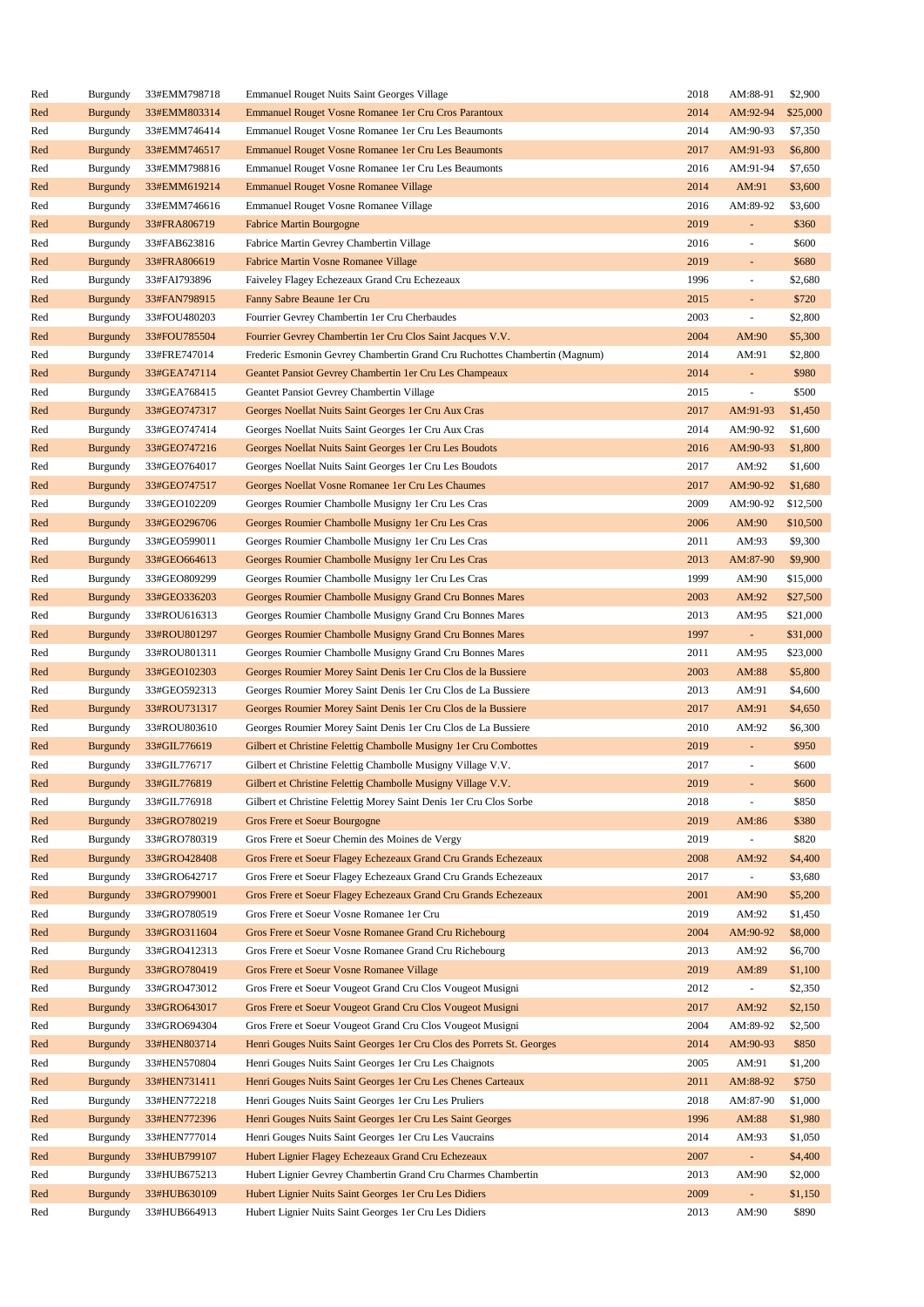| Red | <b>Burgundy</b> | 33#HUD807914 | <b>Hudelot Noellat Bourgogne</b>                                                | 2014 | AM:86-89       | \$450    |
|-----|-----------------|--------------|---------------------------------------------------------------------------------|------|----------------|----------|
| Red | Burgundy        | 33#HUD229906 | Hudelot Noellat Chambolle Musigny 1 er Cru Les Charmes                          | 2006 | AM:89-91       | \$1,850  |
| Red | <b>Burgundy</b> | 33#HUD581013 | Hudelot Noellat Nuits Saint Georges 1 er Cru Aux Murgers                        | 2013 | AM:90-93       | \$1,250  |
| Red | Burgundy        | 33#HUD766515 | Hudelot Noellat Vosne Romanee 1 er Cru Les Beaumonts (3L)                       | 2015 | ÷              | \$15,500 |
| Red | <b>Burgundy</b> | 33#HUD808004 | Hudelot Noellat Vosne Romanee 1 er Cru Les Malconsorts                          | 2004 | AM:90-92       | \$6,500  |
| Red | Burgundy        | 33#HUD766614 | Hudelot Noellat Vosne Romanee 1 er Cru Les Suchots (3L)                         | 2014 | ÷,             | \$14,500 |
| Red | <b>Burgundy</b> | 33#HUD764611 | Hudelot Noellat Vosne Romanee 1 er Cru Les Suchots (Magnum)                     | 2011 | AM:92          | \$6,800  |
| Red | Burgundy        | 33#HUD799205 | Hudelot Noellat Vosne Romanee Grand Cru Richebourg                              | 2005 | AM:94-96       | \$13,500 |
| Red | <b>Burgundy</b> | 33#HUD316906 | Hudelot Noellat Vosne Romanee Grand Cru Romanee Saint Vivant                    | 2006 | AM:92          | \$8,500  |
| Red | Burgundy        | 33#HUD734407 | Hudelot Noellat Vougeot Grand Cru Clos Vougeot                                  | 2007 | AM:90-93       | \$2,800  |
|     |                 |              |                                                                                 | 2014 |                |          |
| Red | <b>Burgundy</b> | 33#HUD698914 | Hudelot Noellat Vougeot Grand Cru Clos Vougeot (Magnum)                         |      | AM:92          | \$5,600  |
| Red | Burgundy        | 33#TRU803896 | Jacky Truchot Gevrey Chambertin Grand Cru Charmes Chambertin                    | 1996 | ÷,             | \$40,000 |
| Red | <b>Burgundy</b> | 33#TRU803905 | Jacky Truchot Morey Saint Denis Grand Cru Clos de la Roche                      | 2005 | ÷,             | \$42,000 |
| Red | Burgundy        | 33#JAC797209 | Jacques Frederic Mugnier Chambolle Musigny Grand Cru Bonnes Mares               | 2009 | AM:94          | \$18,500 |
| Red | <b>Burgundy</b> | 33#JAC801411 | Jacques Frederic Mugnier Chambolle Musigny Grand Cru Musigny                    | 2011 | AM:95          | \$29,500 |
| Red | Burgundy        | 33#JAC804089 | Jacques Frederic Mugnier Chambolle Musigny Grand Cru Musigny                    | 1989 | ÷,             | \$26,000 |
| Red | <b>Burgundy</b> | 33#JAC785603 | Jacques Prieur Chambolle Musigny Grand Cru Musigny                              | 2003 | AM:90-92       | \$8,000  |
| Red | Burgundy        | 33#JAC804102 | Jacques Prieur Gevrey Chambertin Grand Cru Chambertin                           | 2002 | AM:88-91       | \$6,600  |
| Red | <b>Burgundy</b> | 33#JAC804212 | Jacques Prieur Gevrey Chambertin Grand Cru Chambertin                           | 2012 | AM:92-95       | \$5,200  |
| Red | Burgundy        | 33#JAC772502 | Jacques Prieur Volnay 1 er Cru Santenots                                        | 2002 | AM:87-90       | \$1,680  |
| Red | <b>Burgundy</b> | 33#JAC761905 | Jacques Prieur Vougeot Grand Cru Clos Vougeot                                   | 2005 | RP:91          | \$2,600  |
| Red | Burgundy        | 33#JEA769411 | Jean Grivot Nuits Saint Georges Village Les Charmois                            | 2011 | ÷,             | \$860    |
| Red | <b>Burgundy</b> | 33#JEA769512 | Jean Grivot Vougeot Grand Cru Clos Vougeot                                      | 2012 | ÷,             | \$2,600  |
| Red | Burgundy        | 33#JEA772693 | Jean Jacques Confuron Nuits Saint Georges 1 er Cru Les Boudots                  | 1993 | AM:89          | \$1,880  |
| Red | <b>Burgundy</b> | 33#JEA772816 | Jean Jacques Confuron Nuits Saint Georges 1 er Cru Les Chaboeufs                | 2016 | AM:92          | \$1,320  |
| Red | Burgundy        | 33#JEA772915 | Jean Jacques Confuron Vosne Romanee 1 er Cru Les Beaumonts (Magnum)             | 2015 | AM:89-92       | \$3,190  |
| Red | <b>Burgundy</b> | 33#JEA675613 | Jean Jacques Confuron Vosne Romanee Grand Cru Romanee Saint Vivant              | 2013 | AM:92-94       | \$4,500  |
| Red | Burgundy        | 33#JEA694609 | Jean Jacques Confuron Vougeot Grand Cru Clos Vougeot                            | 2009 | AM:93          | \$2,150  |
| Red | <b>Burgundy</b> | 33#JEA773012 | Jean Jacques Confuron Vougeot Grand Cru Clos Vougeot                            | 2012 | AM:91-94       | \$1,980  |
| Red | Burgundy        | 33#RAI399913 | Jean Louis Raillard Vosne Romanee 1 er Cru Les Beaumonts                        | 2013 | ÷,             | \$750    |
|     |                 |              |                                                                                 | 2012 | ÷,             |          |
| Red | <b>Burgundy</b> | 33#JEA268112 | Jean Louis Raillard Vosne Romanee Village                                       |      |                | \$480    |
| Red | Burgundy        | 33#FOU769114 | Jean Marie Fourrier Vougeot Grand Cru Clos Vougeot V.V.                         | 2014 | $\blacksquare$ | \$2,800  |
| Red | <b>Burgundy</b> | 33#JOS662202 | Joseph Drouhin Gevrey Chambertin Grand Cru Chambertin                           | 2002 | AM:93          | \$4,500  |
| Red | Burgundy        | 33#JOS808499 | Joseph Drouhin Gevrey Chambertin Grand Cru Chambertin (Magnum)                  | 1999 | AM:92          | \$12,000 |
| Red | <b>Burgundy</b> | 33#JOS765512 | Joseph Roty Gevrey Chambertin Grand Cru Charmes Chambertin T.V.V.               | 2012 | AM:94          | \$3,600  |
| Red | Burgundy        | 33#JOS588608 | Joseph Roty Gevrey Chambertin Village Champs Chenys                             | 2008 | AM:89          | \$670    |
| Red | <b>Burgundy</b> | 33#JOS765614 | Joseph Roty Gevrey Chambertin Village Champs Chenys                             | 2014 | AM:90          | \$830    |
| Red | Burgundy        | 33#JOS765716 | Joseph Roty Gevrey Chambertin Village Champs Chenys                             | 2016 | AM:89          | \$800    |
| Red | <b>Burgundy</b> | 33#JOS758315 | Joseph Roty Gevrey Chambertin Village Clos Prieur Bas                           | 2015 | AM:91          | \$780    |
| Red | Burgundy        | 33#JOS758412 | Joseph Roty Gevrey Chambertin Village Clos Prieur Bas (Magnum)                  | 2012 | AM:90          | \$1,600  |
| Red | <b>Burgundy</b> | 33#POU799416 | La Pousse d'Or Chambolle Musigny 1er Cru Les Groseilles                         | 2016 | AM:91          | \$1,250  |
| Red | Burgundy        | 33#POU799517 | La Pousse d'Or Chambolle Musigny 1 er Cru Les Groseilles                        | 2017 | AM:90-92       | \$1,150  |
| Red | <b>Burgundy</b> | 33#POU804312 | La Pousse d'Or Morey Saint Denis Grand Cru Clos de la Roche                     | 2012 | ÷.             | \$1,980  |
| Red | Burgundy        | 33#POU753304 | La Pousse d'Or Pommard 1 er Cru Les Jarollieres                                 | 2004 | AM:91          | \$1,050  |
| Red | <b>Burgundy</b> | 33#POU685205 | La Pousse d'Or Santenay 1 er Cru Clos Tavannes                                  | 2005 | AM:89          | \$850    |
| Red | Burgundy        | 33#POU799617 | La Pousse d'Or Volnay 1 er Cru Clos d'Audignac                                  | 2017 | AM:89          | \$820    |
| Red | <b>Burgundy</b> | 33#LAM318007 | Lambrays Morey Saint Denis Grand Cru Clos des Lambrays                          | 2007 | AM:91          | \$3,400  |
| Red | Burgundy        | 33#LAM322909 | Lambrays Morey Saint Denis Grand Cru Clos des Lambrays                          | 2009 | AM:93          | \$3,800  |
| Red | <b>Burgundy</b> | 33#LAM571613 | Lambrays Morey Saint Denis Grand Cru Clos des Lambrays                          | 2013 | AM:93          | \$2,800  |
| Red | Burgundy        | 33#LAM798198 | Lambrays Morey Saint Denis Grand Cru Clos des Lambrays                          | 1998 | AM:92          | \$3,800  |
|     |                 |              |                                                                                 | 1993 |                |          |
| Red | <b>Burgundy</b> | 33#LAM804493 | Lambrays Morey Saint Denis Grand Cru Clos des Lambrays (Magnum)                 |      | AM:90          | \$8,000  |
| Red | Burgundy        | 33#LAM806713 | Lambrays Morey Saint Denis Grand Cru Clos des Lambrays (Magnum)                 | 2013 | AM:93          | \$6,000  |
| Red | <b>Burgundy</b> | 33#LAM502896 | Lambrays Morey Saint Denis Grand Cru Clos des Lambrays (OWC12)                  | 1996 | AM:91          | \$4,500  |
| Red | Burgundy        | 33#LAM808898 | Lambrays Morey Saint Denis Grand Cru Clos des Lambrays (OWC12)                  | 1998 | AM:92          | \$4,000  |
| Red | <b>Burgundy</b> | 33#LAU777118 | Laurent Roumier Chambolle Musigny Grand Cru Bonnes Mares                        | 2018 | ÷.             | \$2,300  |
| Red | Burgundy        | 33#LAU683117 | Laurent Roumier Chambolle Musigny Village                                       | 2017 | ÷,             | \$690    |
| Red | <b>Burgundy</b> | 33#LAU777216 | Laurent Roumier Vougeot Grand Cru Clos Vougeot                                  | 2016 | ÷,             | \$1,480  |
| Red | Burgundy        | 33#LEC179910 | Lecheneaut Nuits Saint Georges 1er Cru Les Pruliers                             | 2010 | AM:92          | \$700    |
| Red | <b>Burgundy</b> | 33#LOU804613 | Louis Latour Gevrey Chambertin Grand Cru Chambertin Cuvee des Heritiers         | 2013 | AM:90-93       | \$2,200  |
| Red | Burgundy        | 33#LOU804712 | Louis Latour Vosne Romanee Grand Cru Romanee Saint Vivant "Les Quatre Journaux" | 2012 | AM:92          | \$3,800  |
| Red | <b>Burgundy</b> | 33#LUC808908 | Lucien Le Moine Chambolle Musigny Grand Cru Bonnes Mares                        | 2008 | AM:91-94       | \$4,500  |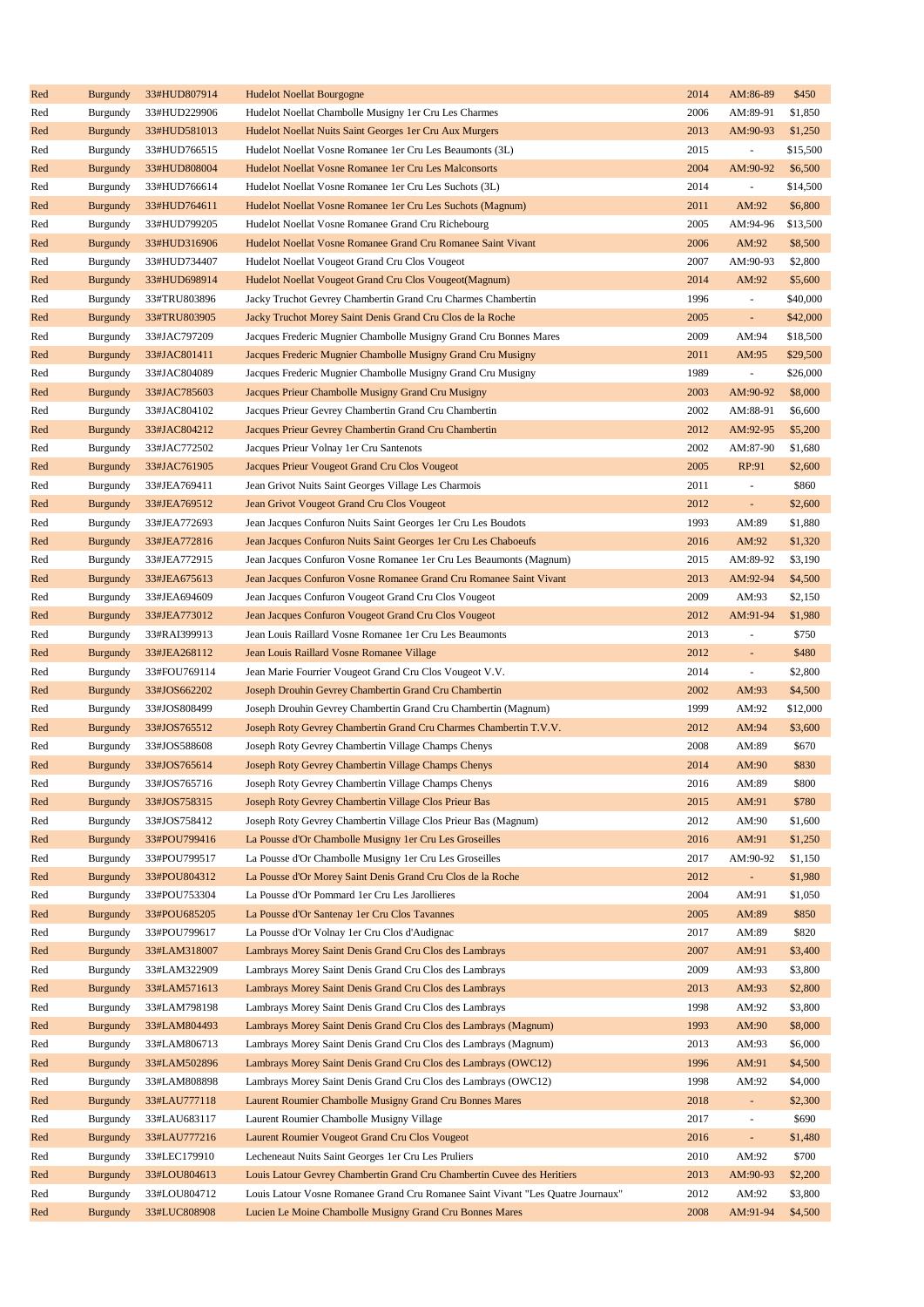| Red | Burgundy        | 33#LUC783113 | Lucien Le Moine Flagey Echezeaux Grand Cru Echezeaux                  | 2013 | AM:90-93 | \$2,400  |
|-----|-----------------|--------------|-----------------------------------------------------------------------|------|----------|----------|
| Red | <b>Burgundy</b> | 33#LUC809108 | Lucien Le Moine Flagey Echezeaux Grand Cru Echezeaux (Magnum)         | 2008 | AM:91-93 | \$6,200  |
| Red | Burgundy        | 33#LUC809008 | Lucien Le Moine Morey Saint Denis Grand Cru Clos Saint Denis (Magnum) | 2008 | AM:92-94 | \$6,500  |
| Red | <b>Burgundy</b> | 33#MAN766714 | Maniere Richard Nuits Saint Georges 1er Cru Les Boudots               | 2014 | ÷.       | \$750    |
| Red | Burgundy        | 33#MAR639513 | Marc Roy Gevrey Chambertin Village Clos Prieur                        | 2013 | AM:89    | \$690    |
| Red | <b>Burgundy</b> | 33#MAR732315 | Marc Roy Gevrey Chambertin Village Clos Prieur                        | 2015 | AM:89    | \$750    |
| Red | Burgundy        | 33#MAR732515 | Marc Roy Gevrey Chambertin Village La Justice                         | 2015 | AM:89    | \$680    |
| Red | <b>Burgundy</b> | 33#MAR639613 | Marc Roy Gevrey Chambertin Village V.V.                               | 2013 | AM:88    | \$640    |
| Red | Burgundy        | 33#MAR769614 | Marquis d'Angerville Volnay 1 er Cru Champans (monopole)              | 2014 | ÷,       | \$1,280  |
| Red | <b>Burgundy</b> | 33#MAR765011 | Marquis d'Angerville Volnay 1 er Cru Clos des Angles                  | 2011 | AM:90-92 | \$1,050  |
| Red | Burgundy        | 33#MAU439398 | Maume Gevrey Chambertin 1er Cru Lavaux Saint Jacques                  | 1998 | ÷,       | \$1,200  |
|     |                 |              |                                                                       |      |          |          |
| Red | <b>Burgundy</b> | 33#MAX665916 | Maxime Cheurlin Noellat Chambolle Musigny Village                     | 2016 | AM:86-89 | \$760    |
| Red | Burgundy        | 33#MEO773115 | Meo Camuzet Aloxe Corton Grand Cru Clos Rognet                        | 2015 | AM:92-95 | \$3,550  |
| Red | <b>Burgundy</b> | 33#MEO773315 | Meo Camuzet Aloxe Corton Grand Cru Les Perrieres                      | 2015 | AM:91-94 | \$3,000  |
| Red | Burgundy        | 33#MEO799707 | Meo Camuzet Bourgogne                                                 | 2007 | ÷,       | \$680    |
| Red | <b>Burgundy</b> | 33#MEO619415 | Meo Camuzet Fixin Village                                             | 2015 | AM:88-90 | \$570    |
| Red | Burgundy        | 33#MEO732617 | Meo Camuzet Fixin Village                                             | 2017 | AM:88-90 | \$560    |
| Red | <b>Burgundy</b> | 33#MEO758712 | Meo Camuzet Nuits Saint Georges 1 er Cru Aux Boudots                  | 2012 | AM:92    | \$2,650  |
| Red | Burgundy        | 33#MEO773416 | Meo Camuzet Nuits Saint Georges 1 er Cru Aux Boudots                  | 2016 | AM:91-94 | \$2,350  |
| Red | <b>Burgundy</b> | 33#MEO846009 | Meo Camuzet Nuits Saint Georges 1 er Cru Aux Boudots                  | 2009 | AM:92-94 | \$3,400  |
| Red | Burgundy        | 33#MEO606411 | Meo Camuzet Nuits Saint Georges 1 er Cru Aux Boudots                  | 2011 | AM:91-92 | \$2,800  |
| Red | <b>Burgundy</b> | 33#MEO577014 | Meo Camuzet Nuits Saint Georges 1er Cru Aux Murgers                   | 2014 | AM:89-92 | \$2,050  |
| Red | Burgundy        | 33#MEO773516 | Meo Camuzet Nuits Saint Georges 1 er Cru Aux Murgers                  | 2016 | AM:90-93 | \$2,000  |
| Red | <b>Burgundy</b> | 33#MEO799806 | Meo Camuzet Vosne Romanee 1 er Cru Les Brulees                        | 2006 | AM:91-93 | \$8,500  |
| Red | Burgundy        | 33#MEO268609 | Meo Camuzet Vosne Romanee 1 er Cru Les Chaumes                        | 2009 | AM:90-92 | \$3,500  |
| Red | <b>Burgundy</b> | 33#MEO711917 | Meo Camuzet Vosne Romanee 1 er Cru Les Chaumes                        | 2017 | ÷.       | \$2,200  |
| Red | Burgundy        | 33#MEO732716 | Meo Camuzet Vosne Romanee 1 er Cru Les Chaumes                        | 2016 | AM:90-92 | \$2,450  |
| Red | <b>Burgundy</b> | 33#MEO773618 | Meo Camuzet Vosne Romanee 1 er Cru Les Chaumes                        | 2018 | AM:90-93 | \$2,100  |
| Red | Burgundy        | 33#MEO576914 | Meo Camuzet Vougeot Grand Cru Clos Vougeot                            | 2014 | AM:92-95 | \$3,300  |
| Red | <b>Burgundy</b> | 33#MEO602313 | Meo Camuzet Vougeot Grand Cru Clos Vougeot                            | 2013 | AM:91-93 | \$3,150  |
| Red | Burgundy        | 33#MIC682614 | Michel Gros Nuits Saint Georges 1er Cru Les Chaliots                  | 2014 | ÷,       | \$680    |
| Red | <b>Burgundy</b> | 33#MIC682511 | Michel Gros Nuits Saint Georges Village                               | 2011 | ÷,       | \$490    |
| Red | Burgundy        | 33#MIC682717 | Michel Gros Vosne Romanee 1er Cru Aux Brulees                         | 2017 | ÷,       | \$950    |
| Red | <b>Burgundy</b> | 33#MIC765413 | Michel Gros Vosne Romanee 1 er Cru Clos des Reas(Monopole)            | 2013 | AM:91-93 | \$1,380  |
|     |                 | 33#MIC755407 |                                                                       | 2007 | AM:90-93 | \$1,700  |
| Red | Burgundy        |              | Michel Gros Vougeot Grand Cru Clos Vougeot                            |      |          |          |
| Red | <b>Burgundy</b> | 33#MIC765212 | Michel Lafarge Volnay 1er Cru Les Mitans                              | 2012 | AM:88-90 | \$1,500  |
| Red | Burgundy        | 33#MOM615314 | Mommessin Morey Saint Denis Grand Cru Clos de Tart                    | 2014 | AM:93    | \$5,200  |
| Red | <b>Burgundy</b> | 33#MOM769010 | Mommessin Morey Saint Denis Grand Cru Clos de Tart                    | 2010 |          | \$7,800  |
| Red | Burgundy        | 33#MOM92607  | Mommessin Morey Saint Denis Grand Cru Clos de Tart                    | 2007 | AM:92    | \$5,600  |
| Red | <b>Burgundy</b> | 33#MOM248194 | Mommessin Morey Saint Denis Grand Cru Clos de Tart (Stained Label)    | 1994 | L.       | \$4,100  |
| Red | Burgundy        | 33#MON706417 | Mongeard Mugneret Flagey Echezeaux Grand Cru Echezeaux                | 2017 | AM:91-94 | \$2,600  |
| Red | <b>Burgundy</b> | 33#MON804802 | Mongeard Mugneret Flagey Echezeaux Grand Cru Echezeaux (3L)           | 2002 | AM:88-91 | \$20,000 |
| Red | Burgundy        | 33#MON47006  | Mongeard Mugneret Flagey Echezeaux Grand Cru Grands Echezeaux         | 2006 | AM:91-94 | \$4,300  |
| Red | <b>Burgundy</b> | 33#MON713218 | Mongeard Mugneret Flagey Echezeaux Grand Cru Grands Echezeaux         | 2018 | AM:90-92 | \$3,500  |
| Red | Burgundy        | 33#MON764695 | Mongeard Mugneret Flagey Echezeaux Grand Cru Grands Echezeaux         | 1995 | ÷,       | \$6,000  |
| Red | <b>Burgundy</b> | 33#MON764696 | Mongeard Mugneret Flagey Echezeaux Grand Cru Grands Echezeaux         | 1996 | ÷,       | \$6,500  |
| Red | Burgundy        | 33#MON805104 | Mongeard Mugneret Flagey Echezeaux Grand Cru Grands Echezeaux         | 2004 | AM:91    | \$4,800  |
| Red | <b>Burgundy</b> | 33#MON706317 | Mongeard Mugneret Nuits Saint Georges 1 er Cru Les Boudots            | 2017 | AM:91-93 | \$1,600  |
| Red | Burgundy        | 33#MON805217 | Mongeard Mugneret Nuits Saint Georges Village Les Plateaux            | 2017 | AM:88-91 | \$900    |
| Red | <b>Burgundy</b> | 33#MON712217 | Mongeard Mugneret Savigny Les Beaune 1 er Cru Les Narbantons          | 2017 | AM:89-91 | \$800    |
| Red | Burgundy        | 33#MON805318 | Mongeard Mugneret Savigny Les Beaune 1 er Cru Les Narbantons          | 2018 | AM:87-89 | \$780    |
| Red | <b>Burgundy</b> | 33#MON706217 | Mongeard Mugneret Vosne Romanee 1 er Cru Les Orveaux                  | 2017 | AM:90-92 | \$1,500  |
| Red | Burgundy        | 33#MON783216 | Mongeard Mugneret Vosne Romanee 1 er Cru Les Orveaux                  | 2016 | AM:90-92 | \$1,600  |
| Red | <b>Burgundy</b> | 33#MON805401 | Mongeard Mugneret Vosne Romanee 1 er Cru Les Petits Monts (3L)        | 2001 | ÷.       | \$12,500 |
| Red | Burgundy        | 33#MON805504 | Mongeard Mugneret Vosne Romanee Grand Cru Richebourg                  | 2004 | ÷,       | \$8,000  |
| Red | <b>Burgundy</b> | 33#MON669317 | Mongeard Mugneret Vosne Romanee Village                               | 2017 | ÷.       | \$1,050  |
| Red | Burgundy        | 33#MON755614 | Mongeard Mugneret Vosne Romanee Village Les Maizieres Hautes          | 2014 |          | \$1,200  |
| Red |                 |              |                                                                       | 2007 |          | \$8,200  |
|     | <b>Burgundy</b> | 33#MON805607 | Mongeard Mugneret Vougeot 1er Cru Les Cras (3L)                       |      | AM:87-89 |          |
| Red | Burgundy        | 33#MON805804 | Mongeard Mugneret Vougeot Grand Cru Clos Vougeot                      | 2004 | AM:87-90 | \$3,300  |
| Red | <b>Burgundy</b> | 33#MON805703 | Mongeard Mugneret Vougeot Grand Cru Clos Vougeot (Magnum)             | 2003 | AM:89-92 | \$6,800  |
| Red | Burgundy        | 33#NAU767018 | Naudin Ferrand Bourgogne HCdB "Orchis Mascula"                        | 2018 |          | \$560    |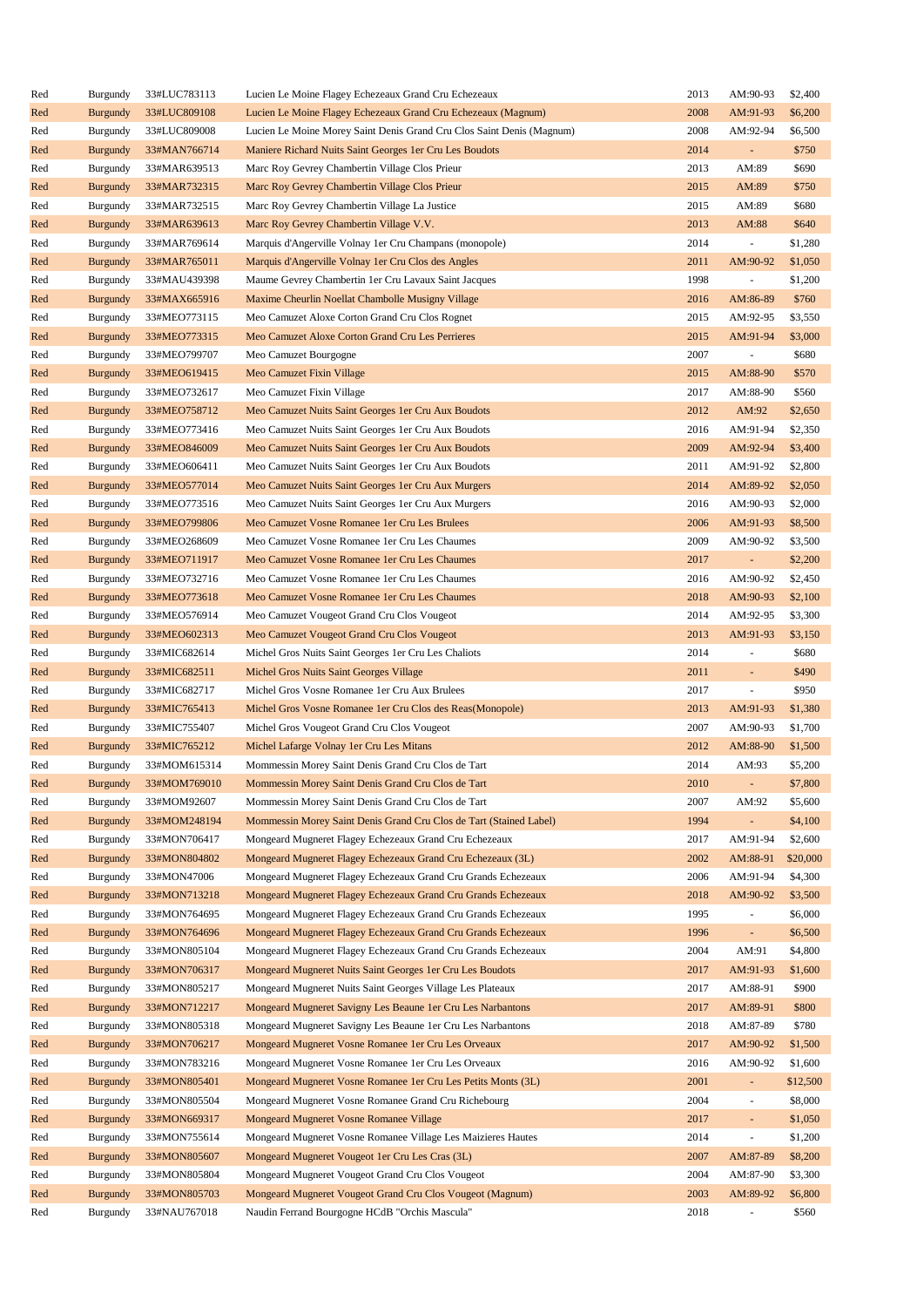| Red | <b>Burgundy</b> | 33#NAU767118 | Naudin Ferrand Flagey Echezeaux Grand Cru Echzeaux                      | 2018 | $\overline{\phantom{a}}$ | \$6,600  |
|-----|-----------------|--------------|-------------------------------------------------------------------------|------|--------------------------|----------|
| Red | Burgundy        | 33#PAT703918 | Patrick Javillier Savigny Les Beaune 1 er Cru Les Serpentieres          | 2018 | AM:91                    | \$380    |
| Red | <b>Burgundy</b> | 33#PHI797509 | Philippe Charlopin Gevrey Chambertin Grand Cru Chambertin               | 2009 | AM:91-94                 | \$5,500  |
| Red | Burgundy        | 33#PHI681216 | Philippe Charlopin Parizot Bourgogne Cuvee Prestige                     | 2016 | $\overline{\phantom{a}}$ | \$260    |
| Red | <b>Burgundy</b> | 33#PHI681317 | Philippe Charlopin Parizot Gevrey Chambertin 1er Cru Bel Air            | 2017 | ÷.                       | \$950    |
| Red | Burgundy        | 33#PHI782503 | Philippe Charlopin Parizot Gevrey Chambertin Grand Cru Chambertin       | 2003 | AM:91                    | \$5,800  |
| Red | <b>Burgundy</b> | 33#PHI681417 | Philippe Charlopin Parizot Gevrey Chambertin Village Terres Blanches    | 2017 | ÷,                       | \$560    |
| Red | Burgundy        | 33#PHI681617 | Philippe Charlopin Parizot Marsannay Village Echezots                   | 2017 | $\blacksquare$           | \$300    |
| Red | <b>Burgundy</b> | 33#PHI723005 | Philippe Charlopin Parizot Morey Saint Denis Grand Cru Clos Saint Denis | 2005 | AM:90-93                 | \$3,500  |
| Red | Burgundy        | 33#PHI681717 | Philippe Charlopin Parizot Vosne Roamnee Village                        | 2017 | $\overline{\phantom{a}}$ | \$880    |
| Red | <b>Burgundy</b> | 33#PHI767218 | Philippe Pacalet Chambolle Musigny 1 er Cru                             | 2018 | $\blacksquare$           | \$2,000  |
| Red | Burgundy        | 33#PHI768018 | Philippe Pacalet Moulin a Vent Village                                  | 2018 | $\overline{\phantom{a}}$ | \$500    |
| Red | <b>Burgundy</b> | 33#PHI768218 | Philippe Pacalet Nuits Saint Georges 1er Cru Les Chaignots              | 2018 | $\blacksquare$           | \$1,500  |
| Red | Burgundy        | 33#PHI768118 | Philippe Pacalet Nuits Saint Georges Village                            | 2018 | $\blacksquare$           | \$900    |
| Red | <b>Burgundy</b> | 33#PIE615512 | Pierre Boisson Monthelie Village Rouge                                  | 2012 | ÷,                       | \$430    |
| Red | Burgundy        | 33#PON686795 | Ponsot Gevrey Chambertin Grand Cru Chapelle Chambertin                  | 1995 | $\blacksquare$           | \$3,800  |
| Red | <b>Burgundy</b> | 33#PON713698 | Ponsot Gevrey Chambertin Grand Cru Griotte Chambertin                   | 1998 | ÷,                       | \$4,200  |
| Red | Burgundy        | 33#RIO764696 | Rion Daniel Vosne Romanee 1er Cru Les Beaumonts                         | 1996 | $\blacksquare$           | \$1,550  |
| Red | <b>Burgundy</b> | 33#ARN783500 | Robert Arnoux Flagey Echezeaux Grand Cru Echezeaux                      | 2000 | ÷,                       | \$6,500  |
| Red | Burgundy        | 33#ROB808396 | Robert Arnoux Vosne Romanee Grand Cru Romanee Saint Vivant              | 1996 | AM:91                    | \$16,000 |
| Red | <b>Burgundy</b> | 33#ROB764695 | Robert Arnoux Vosne Romanee Grand Cru Romanee Saint Vivant (375ML)      | 1995 | ÷.                       | \$4,500  |
| Red | Burgundy        | 33#ROB773815 | Robert Chevillon Nuits Saint Georges 1 er Cru Les Roncieres             | 2015 | AM:91-93                 | \$1,250  |
| Red | <b>Burgundy</b> | 33#ROB139408 | Robert Groffier Chambolle Musigny 1 er Cru Les Amoureuses               | 2008 | AM:92                    | \$7,800  |
| Red | Burgundy        | 33#ROB569605 | Robert Groffier Chambolle Musigny 1 er Cru Les Amoureuses               | 2005 | AM:93                    | \$8,600  |
| Red | <b>Burgundy</b> | 33#ROB806015 | Robert Groffier Chambolle Musigny 1 er Cru Les Sentiers                 | 2015 | $\blacksquare$           | \$2,380  |
| Red | Burgundy        | 33#ROB255103 | Robert Groffier Chambolle Musigny Bonnes Mares                          | 2003 | AM:91-93                 | \$4,500  |
| Red | <b>Burgundy</b> | 33#ROB211711 | Robert Groffier Chambolle Musigny Grand Cru Bonnes Mares                | 2011 | $\blacksquare$           | \$4,000  |
| Red | Burgundy        | 33ROB807495  | Robert Groffier Chambolle Musigny Les Sentiers                          | 1995 | $\blacksquare$           | \$3,000  |
| Red | <b>Burgundy</b> | 33#GRO747814 | Robert Groffier Gevrey Chambertin Grand Cru Chambertin Clos de Beze     | 2014 | $\blacksquare$           | \$5,400  |
| Red | Burgundy        | 33#ROB754717 | Robert Groffier Gevrey Chambertin Grand Cru Chambertin Clos de Beze     | 2017 | $\blacksquare$           | \$5,000  |
| Red | <b>Burgundy</b> | 33#ROB808709 | Robert Groffier Gevrey Chambertin Grand Cru Chambertin Clos de Beze     | 2009 | AM:92                    | \$8,500  |
| Red | Burgundy        | 33#ROB706613 | Robert Groffier Gevrey Chambertin Grand Cru Clos de Beze                | 2013 | $\overline{\phantom{a}}$ | \$5,000  |
| Red | <b>Burgundy</b> | 33#ROB480512 | Robert Groffier Gevrey Chambertin Village Cru Les Seuvres               | 2012 | ÷,                       | \$900    |
| Red | Burgundy        | 33#ROB528411 | Robert Groffier Gevrey Chambertin Village Cru Les Seuvres               | 2011 | $\blacksquare$           | \$900    |
| Red | <b>Burgundy</b> | 33#ROB806194 | Robert Sirugue Flagey Echezeaux Grand Cru Grands Echezeaux              | 1994 | $\blacksquare$           | \$8,200  |
| Red | Burgundy        | 33#ROB806298 | Robert Sirugue Flagey Echezeaux Grand Cru Grands Echezeaux              | 1998 | $\blacksquare$           | \$8,600  |
| Red | <b>Burgundy</b> | 33#SER777516 | Serafin Gevrey Chambertin 1 er Cru Fonteny                              | 2016 | AM:90-92                 | \$1,400  |
| Red | Burgundy        | 33#SER755009 | Serafin Gevrey Chambertin 1er Cru Les Cazetiers                         | 2009 | AM:93                    | \$1,980  |
| Red | <b>Burgundy</b> | 33#SER806312 | Serafin Gevrey Chambertin 1 er Cru Les Corbeaux                         | 2012 | AM:91                    | \$1,600  |
| Red | Burgundy        | 33#SER728409 | Serafin Gevrey Chambertin Grand Cru Charmes Chambertin                  | 2009 | AM:93                    | \$2,800  |
| Red | <b>Burgundy</b> | 33#SER777616 | Serafin Gevrey Chambertin Village                                       | 2016 | AM:88                    | \$600    |
| Red | Burgundy        | 33#CAT791208 | Sylvain Cathiard Vosne Romanee 1er Cru Aux Reignots                     | 2008 | $\overline{\phantom{a}}$ | \$9,600  |
| Red | <b>Burgundy</b> | 33#SYL713717 | Sylvie Esmonin Gevrey Chambertin Village V.V.                           | 2017 | ÷,                       | \$630    |
| Red | Burgundy        | 33#SYL777714 | Sylvie Esmonin Volnay 1er Cru Les Santenots                             | 2014 | $\blacksquare$           | \$780    |
| Red | <b>Burgundy</b> | 33#TOR568904 | Tortochot Gevrey Chambertin 1er Cru Les Champeaux                       | 2004 | $\blacksquare$           | \$750    |
| Red | Burgundy        | 33#VOU637813 | Vougeraie Gevrey Chambertin Grand Cru Charmes Chambertin les Mazoyeres  | 2013 | AM:92-94                 | \$1,650  |
| Red | <b>Burgundy</b> | 33#VOU768999 | Vougeraie Vougeot 1er Cru Les Cras                                      | 1999 | ÷,                       | \$1,300  |

# **Burgundy White**

| <b>Type</b> | <b>Region</b>   | Code         | <b>Full Name</b>                                                           | <b>Vintage</b> | Rating                   | Price   |
|-------------|-----------------|--------------|----------------------------------------------------------------------------|----------------|--------------------------|---------|
| White       | Burgundy        | 33#ALB744018 | Albert Joly Bourgogne Chardonnay                                           | 2018           | $\overline{\phantom{a}}$ | \$250   |
| White       | <b>Burgundy</b> | 33#ALB744319 | <b>Albert Joly Bourgogne Chardonnay</b>                                    | 2019           | $\overline{\phantom{a}}$ | \$270   |
| White       | Burgundy        | 33#ANN730118 | Anne Boisson Bourgogne                                                     | 2018           | $\sim$                   | \$320   |
| White       | Burgundy        | 33#ANN730218 | Anne Boisson Meursault Village Sous la Velle                               | 2018           | $\sim$                   | \$900   |
| White       | Burgundy        | 33#BEN777817 | Benjamin Leroux Chassagne Montrachet 1 er Cru Abbaye de Morgeot            | 2017           | AM:90                    | \$800   |
| White       | <b>Burgundy</b> | 33#BEN777917 | Benjamin Leroux Gevrey Chambertin Village                                  | 2017           | AM:87-89                 | \$600   |
| White       | Burgundy        | 33#BEN755918 | Benoit Ente Puligny Montrachet Village                                     | 2018           | AM:89-91                 | \$980   |
| White       | Burgundy        | 33#BLA774018 | <b>Blain Gagnard Puligny Montrachet Grand Cru Criots Batard Montrachet</b> | 2018           | AM:92                    | \$3,400 |
| White       | Burgundy        | 33#BON749307 | Bonneau du Martray Aloxe Corton Grand Cru Corton Charlemagne               | 2007           | AM:93                    | \$2,950 |
| White       | Burgundy        | 33#BUI774212 | <b>Buisson Battault Meursault 1er Cru Les Genevrieres</b>                  | 2012           | $\sim$                   | \$980   |
| White       | Burgundy        | 33#BUI774314 | Buisson Battault Meursault 1 er Cru Les Gouttes d'Or                       | 2014           | $\sim$                   | \$900   |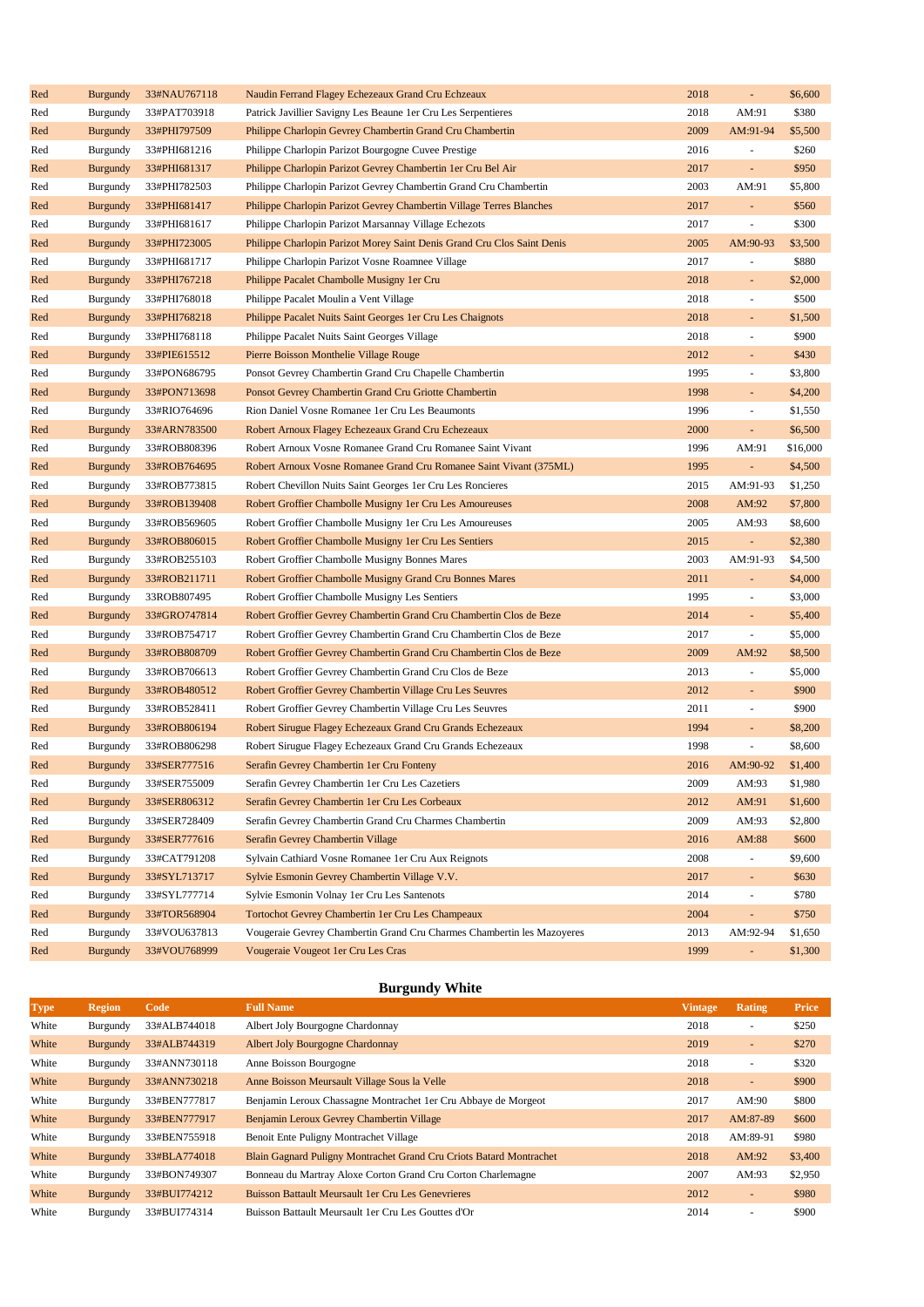| White | <b>Burgundy</b> | 33#BUI774412 | <b>Buisson Battault Meursault 1er Cru Les Poruzots</b>                   | 2012 | ÷,                       | \$850   |
|-------|-----------------|--------------|--------------------------------------------------------------------------|------|--------------------------|---------|
| White | Burgundy        | 33#CAR800619 | Caroline Morey Chassagne Montrachet 1 er Cru Champs Gains                | 2019 | AM:90-92                 | \$1,850 |
| White | <b>Burgundy</b> | 33#CAR800719 | Caroline Morey Chassagne Montrachet 1 er Cru Les Chaumees                | 2019 | AM:90-93                 | \$1,850 |
| White | Burgundy        | 33#CAR800819 | Caroline Morey Chassagne Montrachet Village Chambrees                    | 2019 | AM:88-91                 | \$1,350 |
| White | <b>Burgundy</b> | 33#CAR780216 | Caroline Morey Puligny Montrachet Grand Cru Criots Batard Montrachet     | 2016 | AM:91-94                 | \$7,500 |
| White | Burgundy        | 33#CAS766415 | Castagnier Puligny Montrachet Grand Cru Chevalier Montrachet             | 2015 | $\blacksquare$           | \$2,600 |
| White | <b>Burgundy</b> | 33#MAL801516 | Chateau de la Maltroye Meursault 1 er Cru Genevrieres HdB                | 2016 | ÷,                       | \$1,400 |
| White | Burgundy        | 33#MEU774514 | Chateau de Meursault Puligny Montrachet 1 er Cru Champ Canet             | 2014 | AM:91-93                 | \$1,250 |
| White | <b>Burgundy</b> | 33#CHR704518 | Christian Moreau Chablis Grand Cru Les Clos                              | 2018 | ÷,                       | \$590   |
| White | Burgundy        | 33#CHR704618 | Christian Moreau Chablis Grand Cru Valmur                                | 2018 | ÷,                       | \$570   |
| White | <b>Burgundy</b> | 33#CHR704218 | Christian Moreau Chablis Village                                         | 2018 | L,                       | \$270   |
|       |                 |              |                                                                          |      |                          |         |
| White | Burgundy        | 33#COM774615 | Comtes Lafon Meursault 1er Cru Les Poruzots                              | 2015 | AM:91-93                 | \$3,200 |
| White | <b>Burgundy</b> | 33#COM774717 | Comtes Lafon Meursault 1er Cru Les Poruzots                              | 2017 | AM:92-94                 | \$3,200 |
| White | Burgundy        | 33#PIN743718 | Domaine Pinson Chablis 1er Cru Mont de Milieu                            | 2018 | $\blacksquare$           | \$320   |
| White | <b>Burgundy</b> | 33#PIN743818 | Domaine Pinson Chablis 1er Cru Montmain                                  | 2018 | L.                       | \$320   |
| White | Burgundy        | 33#PIN743919 | Domaine Pinson Chablis Grand Cru Les Clos                                | 2019 | $\blacksquare$           | \$600   |
| White | <b>Burgundy</b> | 33#PIN743619 | Domaine Pinson Chablis Village                                           | 2019 | ÷,                       | \$220   |
| White | Burgundy        | 33#LAU625414 | Dominique Laurent Marsannay Village Blanc                                | 2014 | $\overline{\phantom{a}}$ | \$250   |
| White | <b>Burgundy</b> | 33#LAU707310 | Dominique Laurent Meursault 1 er Cru Les Poruzots V.V                    | 2010 | $\Box$                   | \$880   |
| White | Burgundy        | 33#LAU709518 | Dominique Laurent Meursault 1er Cru Les Poruzots V.V.                    | 2018 | $\blacksquare$           | \$840   |
| White | <b>Burgundy</b> | 33#LAU624706 | Dominique Laurent Meursault Village Forges                               | 2006 | ÷,                       | \$680   |
| White | Burgundy        | 33#LAU709418 | Dominique Laurent Meursault Village Forges                               | 2018 | $\bar{\phantom{a}}$      | \$660   |
| White | <b>Burgundy</b> | 33#DUJ731018 | Dujac Morey Saint Denis 1er Cru Monts Luisants Blanc                     | 2018 | ÷,                       | \$1,550 |
| White | Burgundy        | 33#DUJ731218 | Dujac Morey Saint Denis Village Blanc                                    | 2018 | AM:87-89                 | \$880   |
| White | <b>Burgundy</b> | 33#DUJ780618 | Dujac Puligny Montrachet 1er Cru Les Combettes (Blanc)                   | 2018 | AM:91-93                 | \$2,100 |
| White | Burgundy        | 33#DUJ778018 | Dujac Puligny Montrachet 1er Cru Les Folatieres                          | 2018 | AM:92                    | \$1,800 |
| White | <b>Burgundy</b> | 33#DUP774819 | Dupont Fahn Puligny Montrachet 1er Cru Les Folatieres                    | 2019 | $\omega$                 | \$1,450 |
| White | Burgundy        | 33#DUP774919 | Dupont Fahn Puligny Montrachet Village Les Charmes                       | 2019 | ÷,                       | \$1,100 |
| White | <b>Burgundy</b> | 33#ETI778118 | Etienne Sauzet Puligny Montrachet 1er Cru Hameau de Blagny               | 2018 | AM:90-93                 | \$1,100 |
| White | Burgundy        | 33#ETI778218 | Etienne Sauzet Puligny Montrachet 1 er Cru La Garenne                    | 2018 | AM:89-92                 | \$1,100 |
| White | <b>Burgundy</b> | 33#ETI778318 | Etienne Sauzet Puligny Montrachet 1 er Cru Les Combettes                 | 2018 | AM:91-94                 | \$1,650 |
| White | Burgundy        | 33#ETI778418 | Etienne Sauzet Puligny Montrachet 1er Cru Les Referts                    | 2018 | AM:90-93                 | \$1,200 |
|       |                 |              |                                                                          | 2015 |                          | \$6,500 |
| White | <b>Burgundy</b> | 33#ETI780915 | Etienne Sauzet Puligny Montrachet Grand Cru Batard Montrachet            |      | AM:92-94                 |         |
| White | Burgundy        | 33#ETI800017 | Etienne Sauzet Puligny Montrachet Grand Cru Bienvenues Batard Montrachet | 2017 | AM:93-95                 | \$6,000 |
| White | <b>Burgundy</b> | 33#ETI801619 | Etienne Sauzet Puligny Montrachet Grand Cru Bienvenues Batard Montrachet | 2019 | AM:95                    | \$5,700 |
| White | Burgundy        | 33#ETI800117 | Etienne Sauzet Puligny Montrachet Grand Cru Chevalier Montrachet         | 2017 | AM:93-96                 | \$7,400 |
| White | <b>Burgundy</b> | 33#ETI800216 | Etienne Sauzet Puligny Montrachet Les Perrieres                          | 2016 | AM:92                    | \$1,680 |
| White | Burgundy        | 33#ETI800319 | Etienne Sauzet Puligny Montrachet Les Perrieres                          | 2019 | AM:92-94                 | \$1,680 |
| White | <b>Burgundy</b> | 33#ETI800419 | Etienne Sauzet Puligny Montrachet Les Referts                            | 2019 | AM:91-94                 | \$1,680 |
| White | Burgundy        | 33#FAI801713 | Faiveley Aloxe Corton Grand Cru Corton Charlemagne                       | 2013 | AM:92-94                 | \$2,200 |
| White | <b>Burgundy</b> | 33#FAI781017 | <b>Faiveley Chablis Grand Cru Les Preuses</b>                            | 2017 | $\omega$                 | \$750   |
| White | Burgundy        | 33#FAI801813 | Faiveley Puligny Montrachet 1er Cru La Garenne                           | 2013 | ä,                       | \$1,200 |
| White | <b>Burgundy</b> | 33#FON750918 | Fontaine Gagnard Chassagne Montrachet 1er Cru Clos Saint Jean            | 2018 | AM:90                    | \$820   |
| White | Burgundy        | 33#FON766113 | Fontaine Gagnard Chassagne Montrachet 1 er Cru Grande Montagne           | 2013 | AM:90                    | \$880   |
| White | <b>Burgundy</b> | 33#FON756217 | Fontaine Gagnard Chassagne Montrachet 1 er Cru La Maltroie               | 2017 | AM:90                    | \$720   |
| White | Burgundy        | 33#FON746818 | Fontaine Gagnard Chassagne Montrachet 1er Cru Les Vergers                | 2018 | AM:91                    | \$740   |
| White | <b>Burgundy</b> | 33#FON746919 | Fontaine Gagnard Chassagne Montrachet 1er Cru Les Vergers                | 2019 | AM:91                    | \$770   |
| White | Burgundy        | 33#FON756317 | Fontaine Gagnard Chassagne Montrachet 1er Cru Les Vergers                | 2017 | AM:90                    | \$850   |
| White | <b>Burgundy</b> | 33#FON678415 | Fontaine Gagnard Chassagne Montrachet 1er Cru Morgeots (Magnum)          | 2015 | AM:90                    | \$1,950 |
| White | Burgundy        | 33#FON681717 | Fontaine Gagnard Chassagne Montrachet Village                            | 2017 | AM:89                    | \$550   |
| White | <b>Burgundy</b> | 33#FON751115 | Fontaine Gagnard Puligny Montrachet Grand Cru Criots Batard Montrachet   | 2015 | AM:93                    | \$2,950 |
| White | Burgundy        | 33#FON751217 | Fontaine Gagnard Puligny Montrachet Grand Cru Criots Batard Montrachet   | 2017 | AM:94                    | \$2,750 |
|       |                 |              |                                                                          |      |                          |         |
| White | <b>Burgundy</b> | 33#FON756118 | Fontaine Gagnard Puligny Montrachet Grand Cru Criots Batard Montrachet   | 2018 | AM:92                    | \$2,900 |
| White | Burgundy        | 33#FRA775114 | Francois Carillon Puligny Montrachet 1er Cru Champs Gain                 | 2014 | AM:89-92                 | \$1,200 |
| White | <b>Burgundy</b> | 33#GUY792911 | Guy Roulot Meursault Village Les Luchets                                 | 2011 | AM:89-91                 | \$3,980 |
| White | Burgundy        | 33#GUY793012 | Guy Roulot Meursault Village Les Luchets                                 | 2012 | AM:87-89                 | \$3,980 |
| White | <b>Burgundy</b> | 33#GUY793113 | Guy Roulot Meursault Village Les Luchets                                 | 2013 | AM:89-92                 | \$3,980 |
| White | Burgundy        | 33#GUY793214 | Guy Roulot Meursault Village Les Luchets                                 | 2014 | AM:89-91                 | \$4,250 |
| White | <b>Burgundy</b> | 33#GUY793315 | Guy Roulot Meursault Village Les Luchets                                 | 2015 | AM:89-91                 | \$4,350 |
| White | Burgundy        | 33#GUY793416 | Guy Roulot Meursault Village Les Luchets                                 | 2016 | AM:89-91                 | \$3,980 |
| White | <b>Burgundy</b> | 33#HEN679116 | Henri Boillot Meursault Village                                          | 2016 | AM:89                    | \$510   |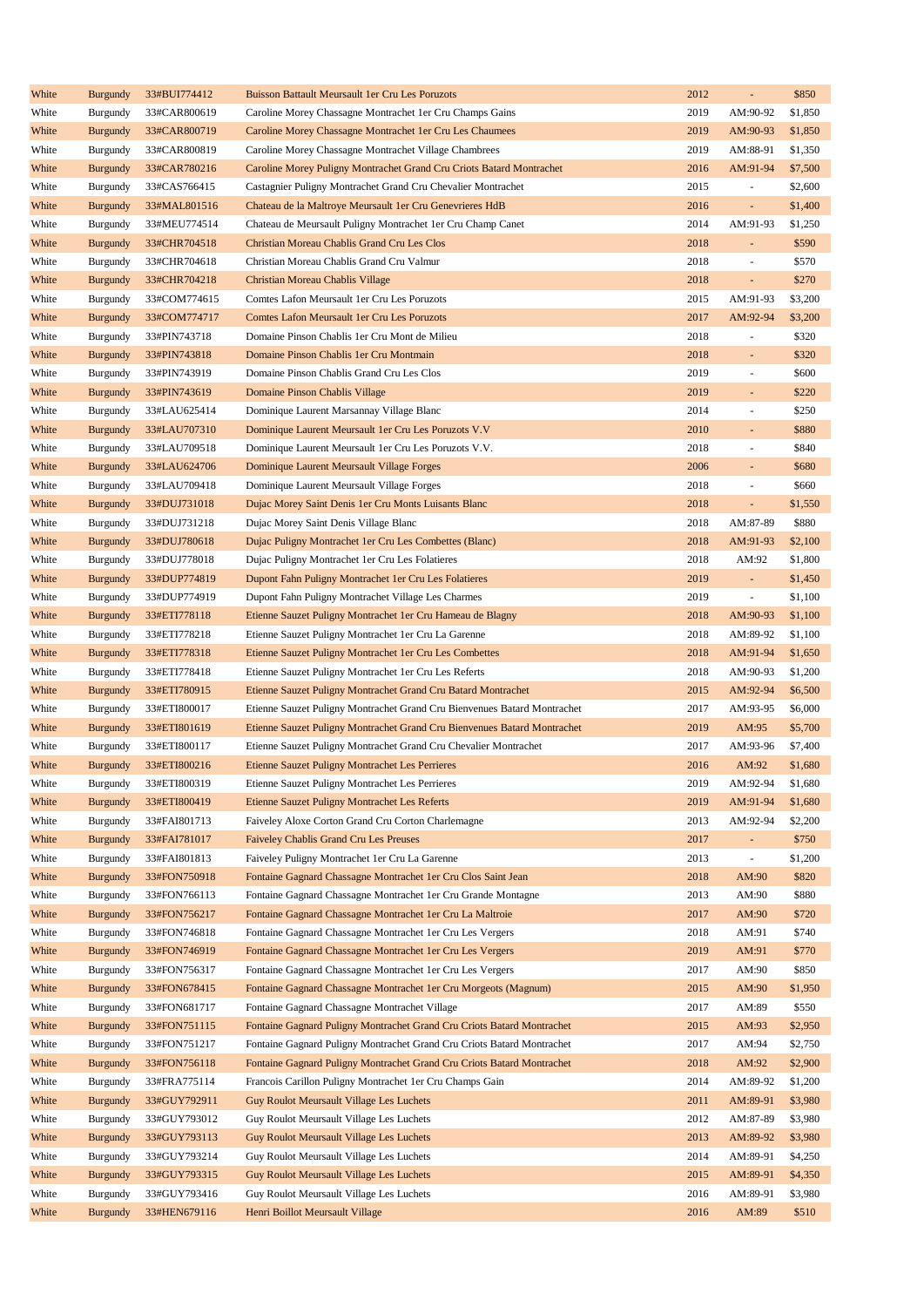| White | Burgundy        | 33#HEN778519 | Henri Boillot Meursault Village                                            | 2019 | AM:90                    | \$650    |
|-------|-----------------|--------------|----------------------------------------------------------------------------|------|--------------------------|----------|
| White | <b>Burgundy</b> | 33#HEN778618 | Henri Boillot Puligny Montrachet 1er Cru Les Pucelles                      | 2018 | AM:95                    | \$1,300  |
| White | Burgundy        | 33#HEN778719 | Henri Boillot Puligny Montrachet 1er Cru Les Pucelles                      | 2019 | AM:95                    | \$1,500  |
| White | <b>Burgundy</b> | 33#HEN775215 | Henri Boillot Puligny Montrachet Grand Cru Criots Batard Montrachet        | 2015 | AM:94                    | \$4,200  |
| White | Burgundy        | 33#HEN778819 | Henri Boillot Puligny Montrachet Village                                   | 2019 | AM:90                    | \$660    |
| White | <b>Burgundy</b> | 33#JAC772415 | Jacques Carillon Chassagne Montrachet 1er Cru les Macherelles              | 2015 | AM:91                    | \$1,100  |
| White | Burgundy        | 33#JAC801914 | Jacques Prieur Puligny Montrachet 1er Cru Les Combettes                    | 2014 | AM:89-92                 | \$1,600  |
| White | <b>Burgundy</b> | 33#JEA775319 | Jean Marc Boillot Puligny Montrachet 1 er Cru Champ Canet                  | 2019 | $\blacksquare$           | \$1,200  |
| White | Burgundy        | 33#JEA779113 | Jean Marc Boillot Puligny Montrachet Village                               | 2013 | $\blacksquare$           | \$580    |
| White | <b>Burgundy</b> | 33#JOS304204 | Joseph Drouhin Puligny Montrachet Grand Cru Montrachet Marquis de Laguiche | 2004 | AM:93                    | \$7,200  |
| White | Burgundy        | 33#JUL802017 | Jules Desjourneys Saint Veran Village                                      | 2017 | $\overline{\phantom{a}}$ | \$570    |
|       |                 |              |                                                                            |      |                          |          |
| White | <b>Burgundy</b> | 33#LAM802116 | Lambrays Puligny Montrachet 1 er Cru Le Cailleret                          | 2016 | AM:91                    | \$1,850  |
| White | Burgundy        | 33#LAM808113 | Lambrays Puligny Montrachet 1er Cru Le Cailleret (Magnum)                  | 2013 | AM:92                    | \$3,600  |
| White | <b>Burgundy</b> | 33#LAU800917 | Laurent Ponsot Meursault 1 er Cru Charmes Cuvee de la Centauree            | 2017 | AM:90-93                 | \$1,750  |
| White | Burgundy        | 33#LEF781419 | Leflaive Macon Village Le Monte                                            | 2019 | AM:88-91                 | \$650    |
| White | <b>Burgundy</b> | 33#LEF781519 | Leflaive Macon Village Verze Les Chenes                                    | 2019 | AM:88-92                 | \$650    |
| White | Burgundy        | 33#LEF678711 | Leflaive Puligny Montrachet Grand Cru Chevalier Montrachet                 | 2011 | AM:93-96                 | \$16,000 |
| White | <b>Burgundy</b> | 33#LEF782219 | Leflaive Saint Veran Village                                               | 2019 | $\overline{\phantom{a}}$ | \$750    |
| White | Burgundy        | 33#MAR779214 | Marc Colin Chassagne Montrachet 1er Cru En Cailleret                       | 2014 | AM:93                    | \$1,090  |
| White | <b>Burgundy</b> | 33#MAR779319 | Marc Colin Chassagne Montrachet 1er Cru En Cailleret                       | 2019 | AM:94                    | \$980    |
| White | Burgundy        | 33#MAR779519 | Marc Colin Chassagne Montrachet 1er Cru Les Chenevottes                    | 2019 | AM:93                    | \$920    |
| White | <b>Burgundy</b> | 33#MAR779713 | Marc Colin Puligny Montrachet Grand Cru Batard Montrachet                  | 2013 | AM:95                    | \$4,900  |
| White | Burgundy        | 33#MAR615214 | Marc Roy Marsannay Village Les Champs Perdrix Blanc                        | 2014 | $\overline{\phantom{a}}$ | \$340    |
| White | <b>Burgundy</b> | 33#MIC704018 | Michel Niellon Chassagne Montrachet 1er Cru Champs Gains                   | 2018 | $\blacksquare$           | \$730    |
| White | Burgundy        | 33#MIC704118 | Michel Niellon Chassagne Montrachet 1er Cru Clos Saint Jean                | 2018 | $\blacksquare$           | \$730    |
| White | <b>Burgundy</b> | 33#MIC775412 | Michel Niellon Puligny Montrachet Grand Cru Chevalier Montrachet           | 2012 | AM:92                    | \$5,200  |
| White | Burgundy        | 33#PAT703818 | Patrick Javillier Aloxe Corton Grand Cru Corton Charlemagne                | 2018 | AM:93                    | \$1,600  |
| White | <b>Burgundy</b> | 33#PAT703318 | Patrick Javillier Bourgogne Cuvee des Forgets Blanc                        | 2018 | AM:87                    | \$240    |
| White | Burgundy        | 33#PAT703418 | Patrick Javillier Bourgogne Cuvee Oligocene Blanc                          | 2018 | AM:88                    | \$280    |
| White | <b>Burgundy</b> | 33#PAT645017 | Patrick Javillier Bourgogne Oligocene                                      | 2017 | $\overline{\phantom{a}}$ | \$260    |
| White | Burgundy        | 33#PAT203111 | Patrick Javillier Meursault Village Clos Du Cromin                         | 2011 | AM:90                    | \$650    |
|       |                 |              |                                                                            |      |                          |          |
| White | <b>Burgundy</b> | 33#PAT703518 | Patrick Javillier Meursault Village Clos du Cromin                         | 2018 | AM:90                    | \$560    |
| White | Burgundy        | 33#PAT611216 | Patrick Javillier Meursault Village Cuvee Tete De Murger                   | 2016 | AM:91                    | \$650    |
| White | <b>Burgundy</b> | 33#PAT203211 | Patrick Javillier Meursault Village Les Clousots                           | 2011 | AM:92                    | \$690    |
| White | Burgundy        | 33#PAT645317 | Patrick Javillier Meursault Village Tete de Murgers                        | 2017 | $\overline{\phantom{a}}$ | \$620    |
| White | <b>Burgundy</b> | 33#PAT703718 | Patrick Javillier Meursault Village Tete de Murgers                        | 2018 | AM:91                    | \$650    |
| White | Burgundy        | 33#PAT645217 | Patrick Javillier Meursault Village Tillets                                | 2017 | $\overline{\phantom{a}}$ | \$530    |
| White | <b>Burgundy</b> | 33#PAT703618 | Patrick Javillier Meursault Village Tillets                                | 2018 | $AM:90$                  | \$530    |
| White | Burgundy        | 33#PAU782418 | Paul Pillot Chassagne Montrachet Village Les Mazures                       | 2018 | AM:88-91                 | \$800    |
| White | <b>Burgundy</b> | 33#CHA633016 | Philippe Colin Puligny Montrachet Grand Cru Chevalier Montrachet           | 2016 | AM:93                    | \$3,500  |
| White | Burgundy        | 33#PHI723109 | Philippe Colin Puligny Montrachet Grand Cru Chevalier Montrachet           | 2009 | $\overline{\phantom{a}}$ | \$3,500  |
| White | <b>Burgundy</b> | 33#PHI767318 | Philippe Pacalet Aloxe Corton Grand Cru Corton Charlemagne                 | 2018 | $\blacksquare$           | \$3,200  |
| White | Burgundy        | 33#PHI767818 | Philippe Pacalet Meursault 1 er Cru Genevrieres                            | 2018 | $\overline{\phantom{a}}$ | \$1,950  |
| White | <b>Burgundy</b> | 33#PHI767918 | Philippe Pacalet Meursault 1 er Cru Les Charmes                            | 2018 | $\blacksquare$           | \$1,850  |
| White | Burgundy        | 33#PHI767718 | Philippe Pacalet Meursault Village                                         | 2018 | $\overline{\phantom{a}}$ | \$980    |
| White | <b>Burgundy</b> | 33#PIE782618 | Pierre Yves Colin Morey Chassagne Montrachet 1 er Cru La Maltroie          | 2018 | $\blacksquare$           | \$2,950  |
| White | Burgundy        | 33#PIE667015 | Pierre Yves Colin Morey Chassagne Montrachet 1er Cru Les Baudines          | 2015 | AM:90-93                 | \$2,000  |
| White | <b>Burgundy</b> | 33#PIE755818 | Pierre Yves Colin Morey Pernard Vergelesses Village Belles Filles (Magnum) | 2018 | $\blacksquare$           | \$1,250  |
| White | Burgundy        | 33#RAM802309 | Ramonet Chassagne Montrachet 1er Cru Champs Canet (Magnum)                 | 2009 | AM:89                    | \$7,500  |
| White | <b>Burgundy</b> | 33#RAM782918 | Ramonet Chassagne Montrachet Village                                       | 2018 | AM:90                    | \$1,300  |
| White | Burgundy        | 33#RAM782818 | Ramonet Chassagne Montrachet Village (Magnum)                              | 2018 | AM:90                    | \$2,800  |
|       |                 |              |                                                                            |      |                          |          |
| White | <b>Burgundy</b> | 33#RAM802618 | Ramonet Macon Peronne Village                                              | 2018 | $\overline{\phantom{a}}$ | \$650    |
| White | Burgundy        | 33#RAM464303 | Ramonet Puligny Montrachet Grand Cru Batard Montrachet                     | 2003 | AM:93                    | \$10,000 |
| White | <b>Burgundy</b> | 33#RAM696615 | Ramonet Puligny Montrachet Grand Cru Batard Montrachet                     | 2015 | AM:95                    | \$10,500 |
| White | Burgundy        | 33#RAM728313 | Ramonet Puligny Montrachet Grand Cru Batard Montrachet                     | 2013 | AM:94                    | \$9,800  |
| White | <b>Burgundy</b> | 33#RAM776016 | Ramonet Puligny Montrachet Grand Cru Batard Montrachet                     | 2016 | AM:94                    | \$11,000 |
| White | Burgundy        | 33#RAM809418 | Ramonet Puligny Montrachet Grand Cru Batard Montrachet                     | 2018 | AM:95                    | \$11,000 |
| White | <b>Burgundy</b> | 33#RAM809318 | Ramonet Puligny Montrachet Grand Cru Batard Montrachet (Magnum)            | 2018 | AM:95                    | \$26,000 |
| White | Burgundy        | 33#RAM266910 | Ramonet Puligny Montrachet Grand Cru Bienvenues Batard Montrachet          | 2010 | AM:95                    | \$9,400  |
| White | <b>Burgundy</b> | 33#RAM737415 | Ramonet Puligny Montrachet Grand Cru Bienvenues Batard Montrachet          | 2015 | AM:94                    | \$9,100  |
| White | Burgundy        | 33#RAM737218 | Ramonet Puligny Montrachet Village                                         | 2018 | $\blacksquare$           | \$1,500  |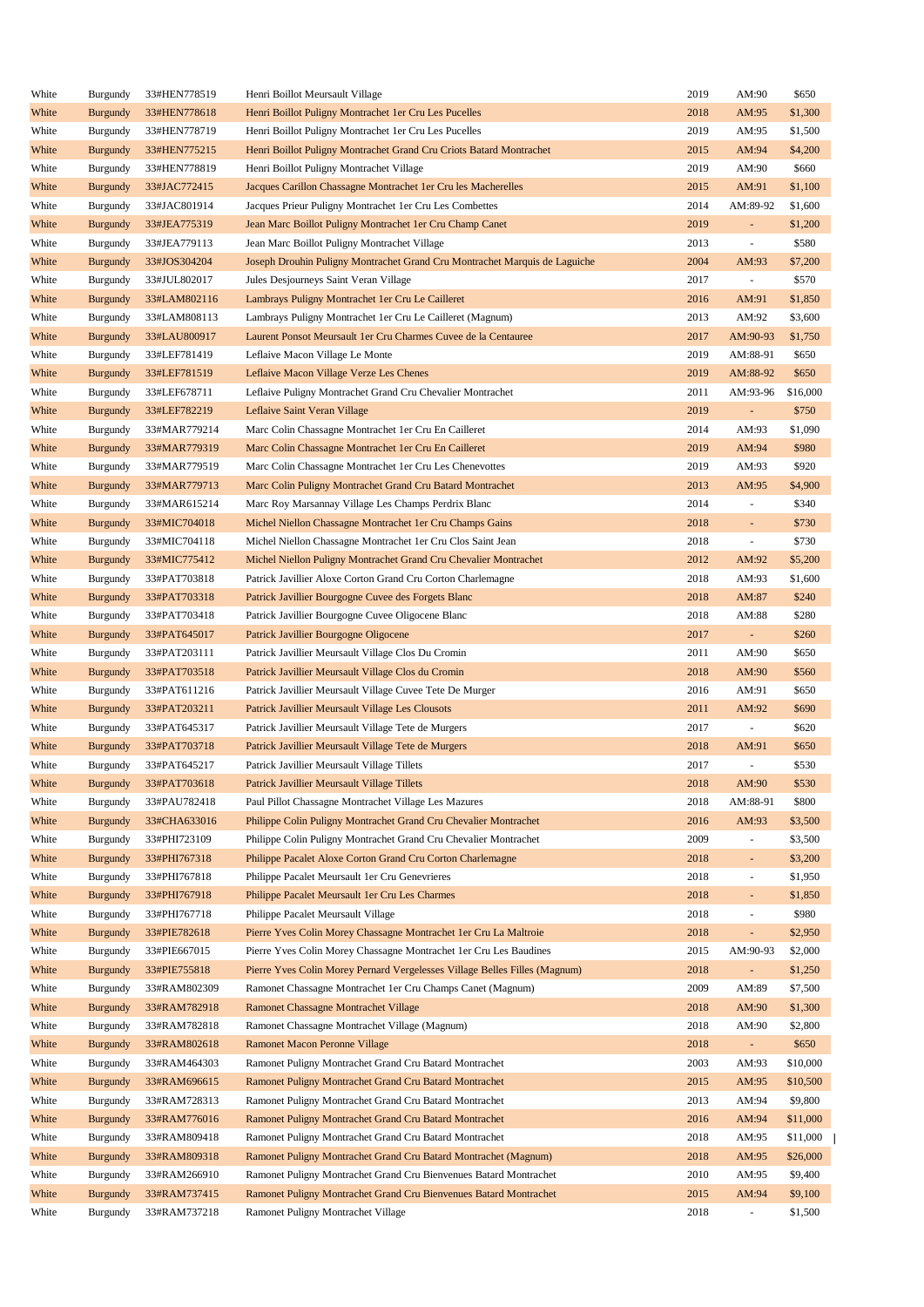| White | <b>Burgundy</b> | 33#SYL704918 | Sylvain Langoureau Meursault 1 er Cru La Piece sous le bois   | 2018 | $\overline{a}$           | \$690   |
|-------|-----------------|--------------|---------------------------------------------------------------|------|--------------------------|---------|
| White | Burgundy        | 33#SYL633317 | Sylvain Langoureau Puligny Montrachet 1 er Cru La Garenne     | 2017 | $\overline{\phantom{a}}$ | \$760   |
| White | Burgundy        | 33#SYL779819 | Sylvain Langoureau Puligny Montrachet 1 er Cru La Garenne     | 2019 | AM:92                    | \$800   |
| White | Burgundy        | 33#SYL704818 | Sylvain Langoureau Puligny Montrachet 1 er Cru Les Chalumeaux | 2018 | $\sim$                   | \$690   |
| White | <b>Burgundy</b> | 33#VAN682314 | Van Canneyt Puligny Montrachet 1 er Cru Les Caillerets        | 2014 | $\overline{\phantom{a}}$ | \$800   |
| White | Burgundy        | 33#VIN761516 | Vincent Dancer Meursault 1 er Cru Les Perrieres               | 2016 | AM:91-94                 | \$6,000 |
| White | Burgundy        | 33#VIN786010 | Vincent Dancer Meursault 1 er Cru Les Perrieres               | 2010 | AM:92-94                 | \$6,600 |
| White | Burgundy        | 33#VIN802715 | Vincent Girardin Meursault Village Les Tillets                | 2015 | ۰                        | \$690   |

### **Bordeaux Red**

| <b>Type</b> | <b>Region</b>   | Code        | <b>Full Name</b>                                      | <b>Vintage</b> | Rating                   | <b>Price</b> |
|-------------|-----------------|-------------|-------------------------------------------------------|----------------|--------------------------|--------------|
| Red         | Bordeaux        | 33AIG807803 | Chateau d'Aiguilhe Cote de Castillon                  | 2003           | RP:89                    | \$480        |
| Red         | <b>Bordeaux</b> | 33ANG670514 | Chateau Angelus Saint Emilion GC Classe A             | 2014           | $RP:94+$                 | \$2,650      |
| Red         | Bordeaux        | 33ARM618713 | Chateau d'Armailhac Pauillac 5th Growth               | 2013           | RP:85-87                 | \$550        |
| Red         | <b>Bordeaux</b> | 33ARM740314 | Chateau d'Armailhac Pauillac 5th Growth               | 2014           | RP:89                    | \$530        |
| Red         | Bordeaux        | 33AUS28799  | Chateau Ausone Saint Emilion GC Classe A              | 1999           | RP:95                    | \$5,900      |
| Red         | <b>Bordeaux</b> | 33AUS55902  | Chateau Ausone Saint Emilion GC Classe A              | 2002           | RP:95                    | \$5,700      |
| Red         | Bordeaux        | 33BEA735916 | Chateau Beaumont Haut Medoc Cru Bourgeois             | 2016           | RP:88-90                 | \$190        |
| Red         | <b>Bordeaux</b> | 33BEL605016 | Chateau Bellevue Bordeaux Superieur Red               | 2016           | $\omega$                 | \$160        |
| Red         | Bordeaux        | 33BEL629517 | Chateau Bellevue Bordeaux Superieur Red               | 2017           | $\overline{\phantom{a}}$ | \$160        |
| Red         | <b>Bordeaux</b> | 33BEL683518 | Chateau Bellevue Bordeaux Superieur Red               | 2018           | ÷,                       | \$160        |
| Red         | Bordeaux        | 33BRA510604 | Chateau Branaire Ducru Saint Julien 4th Growth        | 2004           | RP:90                    | \$580        |
| Red         | <b>Bordeaux</b> | 33BRA734713 | Chateau Branaire Ducru Saint Julien 4th Growth        | 2013           | ÷.                       | \$450        |
| Red         | Bordeaux        | 33BRA734814 | Chateau Branaire Ducru Saint Julien 4th Growth        | 2014           | RP:89                    | \$490        |
| Red         | <b>Bordeaux</b> | 33BRA757305 | Chateau Branaire Ducru Saint Julien 4th Growth        | 2005           | RP:93                    | \$790        |
| Red         | Bordeaux        | 33BRA96206  | Chateau Branaire Ducru Saint Julien 4th Growth        | 2006           | RP:92                    | \$660        |
| Red         | <b>Bordeaux</b> | 33CAN193707 | Chateau Canon La Gaffeliere Saint Emilion GC Classe   | 2007           | RP:92                    | \$800        |
| Red         | Bordeaux        | 33CAN634388 | Chateau Canon la Gaffeliere Saint Emilion GC Classe   | 1988           | RP:90                    | \$1,300      |
| Red         | <b>Bordeaux</b> | 33CAN684013 | Chateau Canon La Gaffeliere Saint Emilion GC Classe   | 2013           | RP:89                    | \$540        |
| Red         | Bordeaux        | 33CAN734904 | Chateau Cantemerle Haut Medoc 5th Growth              | 2004           | RP:87-89                 | \$330        |
| Red         | <b>Bordeaux</b> | 33CAR28205  | Carruades de Lafite Pauillac Second Label             | 2005           | RP:89                    | \$3,200      |
| Red         | Bordeaux        | 33CAR759887 | Chateau Carbonnieux Pessac Leognan GC Classe          | 1987           | $\overline{\phantom{a}}$ | \$620        |
| Red         | <b>Bordeaux</b> | 33CEL692395 | Chateau Clerc Milon Pauillac 5th Growth               | 1995           | RP:89                    | \$1,140      |
| Red         | Bordeaux        | 33CHE783196 | Chateau Cheval Blanc Saint Emilion GC Classe A        | 1996           | $\overline{\phantom{a}}$ | \$4,000      |
| Red         | <b>Bordeaux</b> | 33CLA781107 | Le Clarence de Haut Brion Pessac Leognan Second Label | 2007           | <b>RP:88</b>             | \$1,500      |
| Red         | Bordeaux        | 33CLE245604 | Chateau Clerc Milon Pauillac 5th Growth               | 2004           | RP:90                    | \$1,050      |
| Red         | <b>Bordeaux</b> | 33CLE455793 | Chateau Clerc Milon Pauillac 5th Growth               | 1993           | RP:87                    | \$880        |
| Red         | Bordeaux        | 33CLE536892 | Chateau Clerc Milon Pauillac 5th Growth               | 1992           | RP:88                    | \$900        |
| Red         | <b>Bordeaux</b> | 33CLO635913 | Clos De L'Oratoire Saint Emilion Grand Cru Classe     | 2013           | ÷.                       | \$330        |
| Red         | Bordeaux        | 33CLO807203 | Chateau Clos l'Eglise Pomerol                         | 2003           | $\overline{\phantom{a}}$ | \$880        |
| Red         | <b>Bordeaux</b> | 33COS735713 | Chateau Cos d'Estournel Saint Estephe 2nd Growth      | 2013           | RP:92                    | \$1,180      |
| Red         | Bordeaux        | 33CRO379813 | Chateau Croix Mouton Bordeaux Superieur               | 2013           | RP:87                    | \$180        |
| Red         | <b>Bordeaux</b> | 33DUC500098 | Chateau Ducru Beaucaillou Saint Julien 2nd Growth     | 1998           | RP:91                    | \$1,680      |
| Red         | Bordeaux        | 33DUC50799  | Chateau Ducru Beaucaillou Saint Julien 2nd Growth     | 1999           | RP:91                    | \$1,770      |
| Red         | <b>Bordeaux</b> | 33DUC651667 | Chateau Ducru Beaucaillou Saint Julien 2nd Growth     | 1967           | $\omega$                 | \$1,580      |
| Red         | Bordeaux        | 33DUH807903 | Chateau Duhart Milon Pauillac 5th Growth              | 2003           | $RP:92+$                 | \$820        |
| Red         | Bordeaux        | 33EGL601795 | Chateau L'Eglise Clinet Pomerol                       | 1995           | RP:93                    | \$2,400      |
| Red         | Bordeaux        | 33EGL757512 | Chateau du domaine de l'Eglise Pomerol                | 2012           | RP:90                    | \$600        |
| Red         | Bordeaux        | 33ERM722385 | L'Ermitage de Chasse Spleen Second Label              | 1985           | ÷.                       | \$490        |
| Red         | Bordeaux        | 33EVA729995 | Chateau l'Evangile Pomerol                            | 1995           | RP:92                    | \$2,300      |
| Red         | <b>Bordeaux</b> | 33FIG685078 | Chateau Figeac Saint Emilion GC Classe B              | 1978           | RP:90                    | \$1,500      |
| Red         | Bordeaux        | 33FIG692495 | Chateau Figeac Saint Emilion GC Classe B              | 1995           | RP:92                    | \$2,450      |
| Red         | <b>Bordeaux</b> | 33FLE760889 | Chateau La Fleur de Gay Pomerol                       | 1989           | RP:95                    | \$2,200      |
| Red         | Bordeaux        | 33GAY348389 | Chateau Le Gay Pomerol                                | 1989           | RP:92                    | \$1,700      |
| Red         | <b>Bordeaux</b> | 33GAY735311 | Chateau Le Gay Pomerol                                | 2011           | RP:94                    | \$860        |
| Red         | Bordeaux        | 33GIS537614 | Chateau Giscours Margaux 3rd Growth                   | 2014           | RP:92                    | \$560        |
| Red         | <b>Bordeaux</b> | 33GRU170906 | Chateau Gruaud Larose Saint Julien 2nd Growth         | 2006           | RP:88                    | \$860        |
| Red         | Bordeaux        | 33GRU274998 | Chateau Gruaud Larose Saint Julien 2nd Growth         | 1998           | RP:88                    | \$1,050      |
| Red         | <b>Bordeaux</b> | 33HAU421301 | Chateau Haut Brion Pessac Leognan 1st Growth          | 2001           | RP:94                    | \$4,880      |
| Red         | Bordeaux        | 33HAU509711 | Chateau Haut Batailley Pauillac 5th Growth 2012       | 2012           | RP:92                    | \$425        |
| Red         | <b>Bordeaux</b> | 33HAU807795 | Chateau Haut Bailly Pessac Leognan Grand Cru          | 1995           | RP:90                    | \$950        |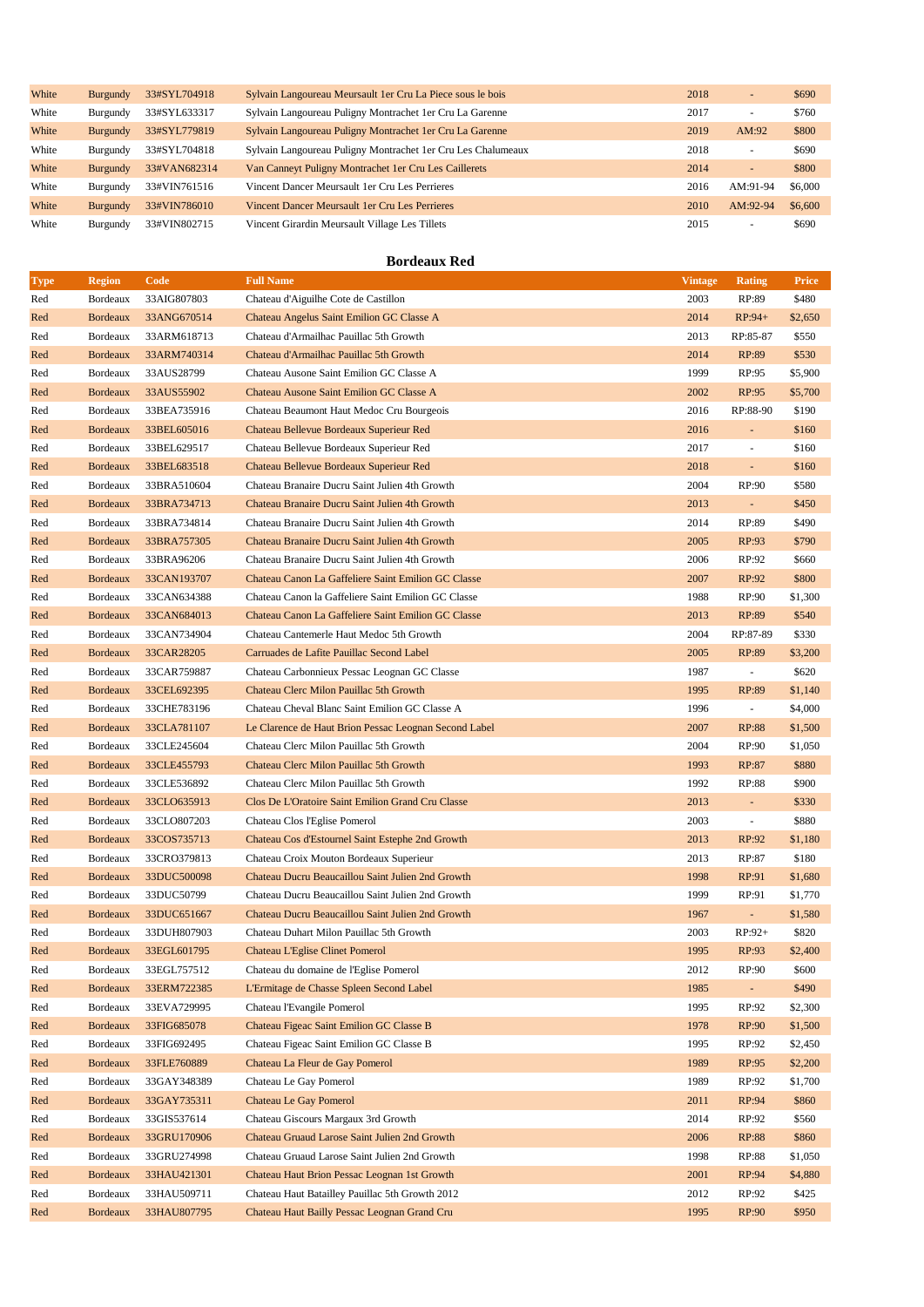| Red | Bordeaux                    | 33LAF153607 | Chateau Lafite Rothschild Pauillac 1st Growth                               | 2007 | RP:94          | \$7,000  |
|-----|-----------------------------|-------------|-----------------------------------------------------------------------------|------|----------------|----------|
| Red | <b>Bordeaux</b>             | 33LAF51398  | Chateau Lafite Rothschild Pauillac 1st Growth                               | 1998 | RP:98          | \$8,500  |
| Red | Bordeaux                    | 33LAF538396 | Chateau La Fleur Petrus Pomerol                                             | 1996 | ÷              | \$2,450  |
| Red | <b>Bordeaux</b>             | 33LAF741409 | Chateau Lafleur Gazin Pomerol                                               | 2009 | ÷,             | \$550    |
| Red | Bordeaux                    | 33LAF784700 | Chateau La Fleur Petrus Pomerol                                             | 2000 | $RP:93+$       | \$2,950  |
| Red | <b>Bordeaux</b>             | 33LAG735611 | Chateau La Lagune Haut Medoc 3rd Growth                                     | 2011 | RP:89          | \$580    |
| Red | Bordeaux                    | 33LAR736014 | Chateau Larrivaux Haut Medoc                                                | 2014 | RP:89          | \$170    |
| Red | <b>Bordeaux</b>             | 33LAS525107 | Chateau Lascombes Margaux 2nd Growth                                        | 2007 | RP:88          | \$800    |
| Red | Bordeaux                    | 33LAS680113 | Chateau Lascombes Margaux 2nd Growth                                        | 2013 | RP:90-93       | \$630    |
| Red | <b>Bordeaux</b>             | 33LAT429308 | Chateau Latour Pauillac 1st Growth                                          | 2008 | RP:96          | \$5,500  |
| Red | Bordeaux                    | 33LAT590711 | Chateau La Tour Carnet Haut Medoc 4th Growth                                | 2011 | RP:90          | \$350    |
| Red | <b>Bordeaux</b>             | 33LAT738185 | Chateau Latour a Pomerol Pomerol                                            | 1985 | RP:92          | \$1,250  |
| Red | Bordeaux                    | 33LAT760600 | Chateau Latour Martillac Pessac Leognan Grand Cru                           | 2000 | RP:89          | \$560    |
| Red | <b>Bordeaux</b>             | 33LEF734406 | <b>Chateau Lafleur Pomerol</b>                                              | 2006 | RP:93          | \$5,300  |
| Red | Bordeaux                    | 33LEO09707  | Chateau Leoville Poyferre Saint Julien 2nd Growth                           | 2007 | WS:90          | \$720    |
|     |                             |             |                                                                             |      |                |          |
| Red | <b>Bordeaux</b>             | 33LEO405795 | Chateau Leoville Las Cases Saint Julien 2nd Growth                          | 1995 | RP:95          | \$2,200  |
| Red | Bordeaux                    | 33LEO50805  | Chateau Leoville Poyferre Saint Julien 2nd Growth                           | 2005 | RP:93          | \$1,200  |
| Red | <b>Bordeaux</b>             | 33LEO624413 | Chateau Leoville Las Cases Saint Julien 2nd Growth                          | 2013 | RP:92          | \$1,500  |
| Red | Bordeaux                    | 33LEO735114 | Chateau Leoville Barton Saint Julien 2nd Growth                             | 2014 | RP:94          | \$750    |
| Red | <b>Bordeaux</b>             | 33LEO735811 | Chateau Leoville Poyferre Saint Julien 2nd Growth                           | 2011 | RP:94          | \$730    |
| Red | Bordeaux                    | 33MAR190997 | Chateau Margaux Margaux 1st Growth                                          | 1997 | RP:90          | \$4,350  |
| Red | <b>Bordeaux</b>             | 33MAR365811 | Chateau Margaux Margaux 1st Growth                                          | 2011 | RP:93          | \$4,350  |
| Red | Bordeaux                    | 33MIS670902 | Chateau La Mission Haut Brion Pessac Leognan                                | 2002 | RP:89-92       | \$1,760  |
| Red | <b>Bordeaux</b>             | 33MON205710 | Chateau Montrose Saint Estephe 2nd Growth                                   | 2010 | RP:100         | \$2,050  |
| Red | Bordeaux                    | 33MON21307  | Chateau Montrose Saint Estephe 2nd Growth                                   | 2007 | RP:91          | \$910    |
| Red | <b>Bordeaux</b>             | 33MON274188 | Chateau Montrose Saint Estephe 2nd Growth                                   | 1988 | $\sim$         | \$1,880  |
| Red | Bordeaux                    | 33MON322104 | Chateau Montrose Saint Estephe 2nd Growth                                   | 2004 | RP:91          | \$1,150  |
| Red | <b>Bordeaux</b>             | 33MON377997 | Chateau Montrose Saint Estephe 2nd Growth                                   | 1997 | RP:89          | \$1,050  |
| Red | Bordeaux                    | 33MON379599 | Chateau Montrose Saint Estephe 2nd Growth                                   | 1999 | RP:90          | \$1,350  |
| Red | <b>Bordeaux</b>             | 33MON51106  | Chateau Montrose Saint Estephe 2nd Growth                                   | 2006 | $RP:94+$       | \$980    |
| Red | Bordeaux                    | 33MON623015 | Chateau Mont Perat Bordeaux Superior Rouge                                  | 2015 | RP:91          | \$180    |
| Red | <b>Bordeaux</b>             | 33MON650813 | Chateau Montrose Saint Estephe 2nd Growth                                   | 2013 | RP:90          | \$770    |
| Red | Bordeaux                    | 33MON733814 | Chateau Mouton Rothschild Pauillac 1st Growth                               | 2014 | RP:95          | \$4,500  |
| Red | <b>Bordeaux</b>             | 33MON770501 | La Mondotte Saint Emilion Grand Cru                                         | 2001 | RP:94          | \$2,250  |
| Red | Bordeaux                    | 33MOU574812 | Chateau Mouton Rothschild Pauillac 1st Growth                               | 2012 | RP:96          | \$4,600  |
| Red | <b>Bordeaux</b>             | 33PAL500796 | Chateau Palmer Margaux 3rd Growth                                           | 1996 | RP:91          | \$3,000  |
| Red | Bordeaux                    | 33PAL635007 | Chateau Palmer Margaux 3rd Growth                                           | 2007 | RP:92          | \$2,250  |
| Red | <b>Bordeaux</b>             | 33PAV134307 | Chateau Pavie Macquin Saint Emilion GC Classe B                             | 2007 | RP:92-94       | \$640    |
| Red | Bordeaux                    | 33PAV208302 | Chateau Pavie Macquin Saint Emilion GC Classe B                             | 2002 | RP:89-91       | \$750    |
| Red | <b>Bordeaux</b>             | 33PAV54094  | Chateau Pavie Macquin Saint Emilion GC Classe B                             | 1994 | RP:88          | \$750    |
| Red | Bordeaux                    | 33PAV735414 | Chateau Pavie Macquin Saint Emilion GC Classe B                             | 2014 | RP:91          | \$690    |
| Red | Bordeaux                    | 33PAV759600 | Chateau Pavie Saint Emilion GC Classe A                                     | 2000 | $\sim$         | \$5,600  |
| Red | Bordeaux                    | 33PET160804 | Petrus Pomerol                                                              | 2004 | RP:93          | \$30,800 |
| Red | <b>Bordeaux</b>             | 33PET420188 | Petrus Pomerol                                                              | 1988 | RP: 91         | \$24,500 |
|     |                             | 33PET763812 |                                                                             | 2012 |                | \$660    |
| Red | Bordeaux<br><b>Bordeaux</b> | 33PIC108604 | Chateau Petit Village Pomerol<br>Chateau Pichon Lalande Pauillac 2nd Growth | 2004 | RP:88<br>RP:92 |          |
| Red |                             |             |                                                                             |      |                | \$1,400  |
| Red | Bordeaux                    | 33PIC109806 | Chateau Pichon Lalande Pauillac 2nd Growth                                  | 2006 | RP:95          | \$1,620  |
| Red | <b>Bordeaux</b>             | 33PIC12607  | Chateau Pichon Baron Pauillac 2nd Growth                                    | 2007 | RP:90-92       | \$1,350  |
| Red | Bordeaux                    | 33PIC13106  | Chateau Pichon Baron Pauillac 2nd Growth                                    | 2006 | RP:92          | \$1,480  |
| Red | <b>Bordeaux</b>             | 33PIC207902 | Chateau Pichon Baron Pauillac 2nd Growth                                    | 2002 | RP:91          | \$1,500  |
| Red | Bordeaux                    | 33PIC293211 | Chateau Pichon Lalande Pauillac 2nd Growth                                  | 2011 | RP:89          | \$1,200  |
| Red | <b>Bordeaux</b>             | 33PIC595682 | Chateau Pichon Baron Pauillac 2nd Growth                                    | 1982 | RP:92          | \$2,780  |
| Red | Bordeaux                    | 33PIC650012 | Chateau Pichon Lalande Pauillac 2nd Growth                                  | 2012 | RP:90          | \$1,250  |
| Red | <b>Bordeaux</b>             | 33PIC735214 | Chateau Pichon Baron Pauillac 2nd Growth                                    | 2014 | RP:94          | \$1,250  |
| Red | Bordeaux                    | 33PIC784894 | Chateau Pichon Baron Pauillac 2nd Growth (Magnum)                           | 1994 | RP:88          | \$2,650  |
| Red | <b>Bordeaux</b>             | 33PUY681316 | Chateau Le Puy Medoc Cuvee Emilien(6L)                                      | 2016 | ÷              | \$3,500  |
| Red | Bordeaux                    | 33SAI456706 | Chateau Saint Pierre Saint Julien 4th Growth                                | 2006 | RP:90          | \$630    |
| Red | <b>Bordeaux</b>             | 33SAI605513 | Chateau Saint Pierre Saint Julien 4th Growth                                | 2013 | ÷,             | \$410    |
| Red | Bordeaux                    | 33SAI606208 | Chateau Saint Pierre Saint Julien 4th Growth                                | 2008 | RP:93          | \$560    |
| Red | <b>Bordeaux</b>             | 33SAI735514 | Chateau Saint Pierre Saint Julien 4th Growth                                | 2014 | RP:92          | \$500    |
| Red | Bordeaux                    | 33SMI21807  | Chateau Smith Haut Lafitte Pessac Leognan Grand Cru                         | 2007 | RP:91          | \$860    |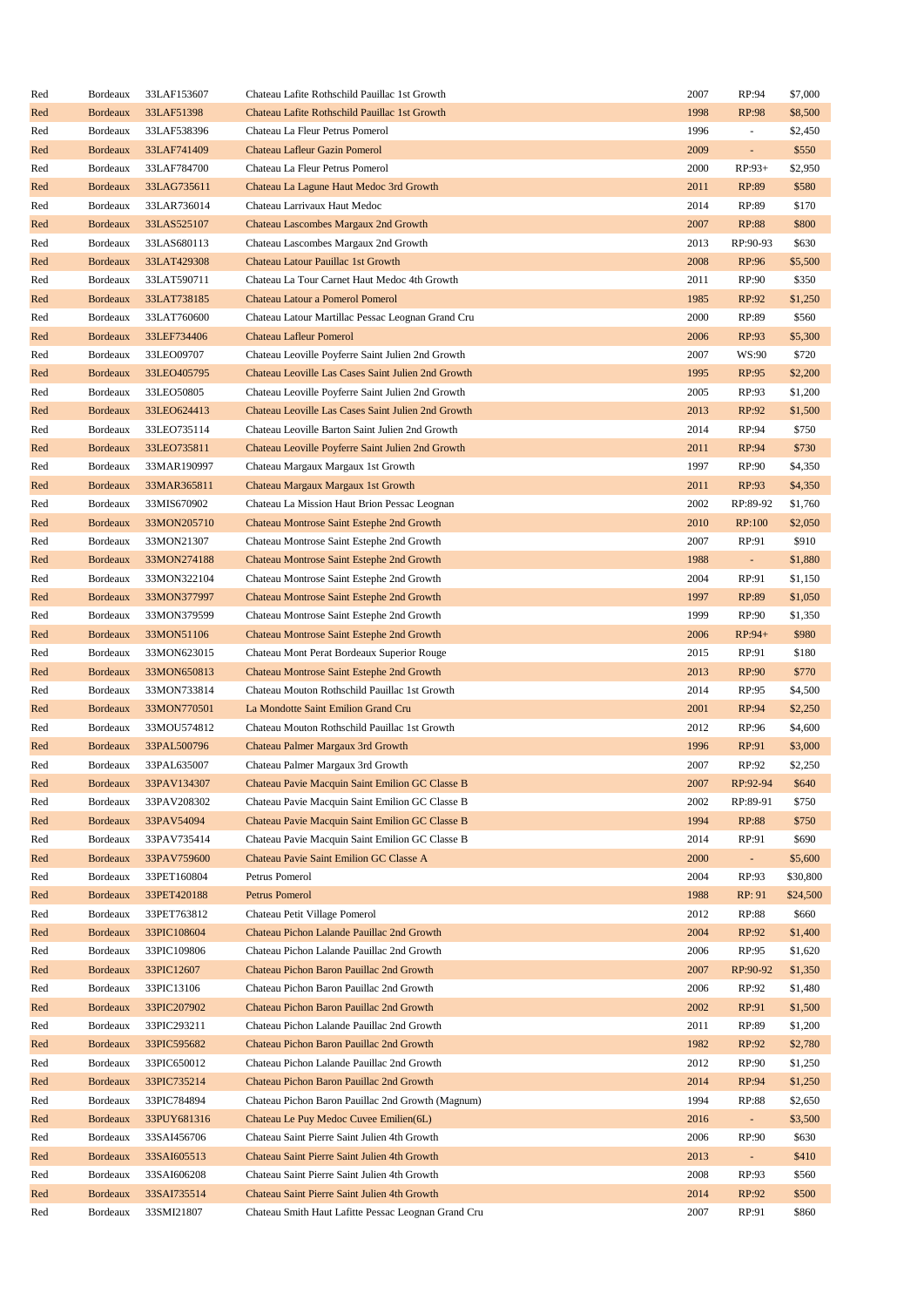| Red | <b>Bordeaux</b> | 33SOC634186 | Chateau Sociando Mallet Haut Medoc Cru Bourgeois         | 1986 | $\overline{\phantom{a}}$ | \$880   |
|-----|-----------------|-------------|----------------------------------------------------------|------|--------------------------|---------|
| Red | Bordeaux        | 33TAL680413 | Chateau Talbot Saint Julien 4th Growth                   | 2013 | RP:87                    | \$540   |
| Red | <b>Bordeaux</b> | 33TEY635812 | <b>Chateau Teyssier Saint Emilion Grand Cru</b>          | 2012 | RP:87                    | \$260   |
| Red | <b>Bordeaux</b> | 33TOU761594 | Les Tourelles de Longueville Second Label (Pichon Baron) | 1994 | $\overline{\phantom{a}}$ | \$400   |
| Red | <b>Bordeaux</b> | 33TRO469503 | Chateau Troplong Mondot Saint Emilion Grand Cru          | 2003 | RP:94                    | \$950   |
| Red | Bordeaux        | 33TRO714403 | Chateau Trotanoy Pomerol                                 | 2003 | RP:92                    | \$1,850 |
| Red | <b>Bordeaux</b> | 33VIE561103 | Vieux Chateau Certan Pomerol                             | 2003 | RP:90                    | \$2,200 |

# **Bordeaux White**

| <b>Type</b> | <b>Region</b>    | Code        | <b>Full Name</b>                                  | Vintage | Rating                   | Price   |
|-------------|------------------|-------------|---------------------------------------------------|---------|--------------------------|---------|
| White       | Bordeaux         | 33MAR740519 | Chateau Marjosse Entre Deux Mers Blanc            | 2019    | RP:88-90                 | \$150   |
| White       | <b>Bordeaux</b>  | 33MON607213 | <b>Chateau Mont Perat Bordeaux Superior Blanc</b> | 2013    | $\overline{\phantom{0}}$ | \$160   |
| White       | Bordeaux         | 33REY538516 | Chateau Reynon Blanc                              | 2016    | RP:87                    | \$170   |
| White       | <b>Sauternes</b> | 33DYO98808  | Chateau d'Yquem Sauternes 1 er Superieur          | 2008    | RP:96                    | \$2,100 |
| White       | Sauternes        | 33DY099705  | Chateau d'Yquem Sauternes 1 er Superieur          | 2005    | RP:95-98                 | \$3,980 |

# **Champagne**

| Type             | <b>Region</b> | Code                  | <b>Full Name</b>                                             | <b>Vintage</b> | Rating                   | <b>Price</b> |
|------------------|---------------|-----------------------|--------------------------------------------------------------|----------------|--------------------------|--------------|
| Sparkling        |               | Champagne 33ARM6485NV | Armand de Brignac Ace of Spades Glod Brut(GB)                | NV             | $\overline{\phantom{a}}$ | \$2,350      |
| <b>Sparkling</b> |               | Champagne 33BOL245299 | <b>Bollinger Grand Cru Grande Annee Brut</b>                 | 1999           | RP:92                    | \$1,850      |
| Sparkling        |               | Champagne 33BOL2150NV | <b>Bollinger Grand Cru Rose</b>                              | NV             | $\overline{\phantom{a}}$ | \$600        |
| <b>Sparkling</b> |               | Champagne 33BOL85996  | <b>Bollinger RD Champagne</b>                                | 1996           | ÷                        | \$3,300      |
| Sparkling        |               | Champagne 33CHA619882 | Charles Heidsieck Grand Cru Diamant Bleu Rose                | 1982           | ÷,                       | \$3,950      |
| <b>Sparkling</b> |               | Champagne 33SOU7292NV | De Sousa Cuvee Caudalie (Magnum)                             | NV             | AM:88                    | \$1,680      |
| Sparkling        |               | Champagne 33DEL780312 | Delamotte Grand Cru BdB                                      | 2012           | RP:94+                   | \$780        |
| <b>Sparkling</b> |               | Champagne 33DOM294490 | Dom Perignon Grand Cru                                       | 1990           | RP:98                    | \$5,800      |
| Sparkling        |               | Champagne 33DOM295095 | Dom Perignon Grand Cru                                       | 1995           | RP:94                    | \$4,300      |
| <b>Sparkling</b> |               | Champagne 33DOM585798 | Dom Perignon Grand Cru                                       | 1998           | RP:97                    | \$3,300      |
| Sparkling        |               | Champagne 33DOM715088 | Dom Ruinart Grand Cru Rose                                   | 1988           | ÷,                       | \$3,200      |
| <b>Sparkling</b> |               | Champagne 33DRE7804NV | Dremont Grand Cru Ephemere Extra Brut 009 (Savart)           | NV             | $\overline{\phantom{a}}$ | \$620        |
| Sparkling        |               | Champagne 33DUV7005NV | Duval Leroy 1 er Cru Fleur De Champagne (Magnum)             | NV             | RP:91                    | \$890        |
| <b>Sparkling</b> |               | Champagne 33EGL7003NV | Egly Ouriet Grand Cru "V.V. Les Crayeres"                    | NV             | RP:94                    | \$1,750      |
| Sparkling        |               | Champagne 33EGL2812NV | Egly Ouriet Grand Cru Brut Tradition                         | NV             | RP:93                    | \$680        |
| <b>Sparkling</b> |               | Champagne 33EGL766311 | Egly Ouriet Grand Cru Millesime                              | 2011           | RP:95                    | \$1,700      |
| Sparkling        |               | Champagne 33EGL3031NV | Egly Ouriet Grand Cru VP Extra Brut                          | <b>NV</b>      | RP:94                    | \$1,050      |
| <b>Sparkling</b> |               | Champagne 33FRA784314 | Franck Bonville Avize Grand Cru Brut Millesime (Magnum) 2014 | 2014           | $\overline{\phantom{a}}$ | \$1,000      |
| Sparkling        |               | Champagne 33FRA709813 | Franck Bonville Avize Grand Cru Brut Millesime 2013          | 2013           | ÷,                       | \$560        |
| <b>Sparkling</b> |               | Champagne 33FRA1747NV | Franck Bonville Avize Grand Cru Brut Prestige                | NV             | ÷                        | \$420        |
| Sparkling        |               | Champagne 33FRA7080NV | Franck Bonville Avize Grand Cru Brut Prestige (Magnum) NV    | <b>NV</b>      | ÷,                       | \$920        |
| <b>Sparkling</b> |               | Champagne 33FRA783914 | Franck Bonville Avize Grand Cru Brut Pur Avize 2014          | 2014           | ÷                        | \$850        |
| Sparkling        |               | Champagne 33FRA784014 | Franck Bonville Avize Grand Cru Brut Pur Mesnil 2014         | 2014           | ÷,                       | \$850        |
| <b>Sparkling</b> |               | Champagne 33FRA784114 | Franck Bonville Avize Grand Cru Brut Pur Oger 2014           | 2014           | $\blacksquare$           | \$850        |
| Sparkling        |               | Champagne 33FRA1746NV | Franck Bonville Avize Grand Cru Brut Rose                    | NV             | ÷,                       | \$420        |
| <b>Sparkling</b> |               | Champagne 33FRA1751NV | Franck Bonville Avize Grand Cru Brut Rose (375ML) NV         | NV             | ÷                        | \$210        |
| Sparkling        |               | Champagne 33FRA1744NV | Franck Bonville Avize Grand Cru Brut Selection               | NV             | ÷,                       | \$400        |
| <b>Sparkling</b> |               | Champagne 33FRA1752NV | Franck Bonville Avize Grand Cru Brut Selection (Magnum) NV   | NV             | ÷                        | \$800        |
| Sparkling        |               | Champagne 33FRA1749NV | Franck Bonville Avize Grand Cru Brut Selection (375ML) NV    | NV             | ÷,                       | \$190        |
| <b>Sparkling</b> |               | Champagne 33FRA783810 | Franck Bonville Avize Grand Cru Collection Privee 2010       | 2010           | ÷                        | \$880        |
| Sparkling        |               | Champagne 33FRA7842NV | Franck Bonville Oger Grand Cru Cuvee Les Belles Voyes NV     | NV             | ÷,                       | \$790        |
| <b>Sparkling</b> |               | Champagne 33FRA7099NV | Franck Bonville Oger Grand Cru Pur Oger NV                   | NV             | ÷                        | \$750        |
| Sparkling        |               | Champagne 33FRA748813 | Francois Bedel Entre Ciel et Terre                           | 2013           | $\overline{\phantom{a}}$ | \$680        |
| <b>Sparkling</b> |               | Champagne 33LAU734304 | Laurent Perrier Grand Cru Brut                               | 2004           | RP:91                    | \$720        |
| Sparkling        |               | Champagne 33LAU734308 | Laurent Perrier Grand Cru Brut                               | 2008           | RP:93                    | \$650        |
| <b>Sparkling</b> |               | Champagne 33LOU7823NV | Louis Roederer Brut                                          | <b>NV</b>      | RP:92                    | \$420        |
| Sparkling        |               | Champagne 33CRI350597 | Louis Roederer Grand Cru Cristal (Magnum)                    | 1997           | RP:93                    | \$9,800      |
| <b>Sparkling</b> |               | Champagne 33CRI737605 | Louis Roederer Grand Cru Cristal (Magnum)                    | 2005           | RP:93                    | \$4,800      |
| <b>Sparkling</b> |               | Champagne 33MUM748985 | Mumm Grand Cordon (Magnum)                                   | 1985           | $\overline{\phantom{a}}$ | \$5,300      |
| <b>Sparkling</b> |               | Champagne 33ODY7846NV | Odyssee 319 Avize Grand Cru Le Couchant                      | NV             | $\overline{\phantom{a}}$ | \$460        |
| <b>Sparkling</b> |               | Champagne 33ODY7845NV | Odyssee 319 Avize Grand Cru Le Levant                        | NV             | $\overline{\phantom{a}}$ | \$460        |
| <b>Sparkling</b> |               | Champagne 33PER749995 | Perrier Jouet Grand Cru Belle Epoque (Jeroboam)(3L)          | 1995           | $\overline{\phantom{a}}$ | \$14,500     |
| Sparkling        |               | Champagne 33PER618906 | Perrier Jouet Grand Cru Belle Epoque Rose                    | 2006           |                          | \$2,300      |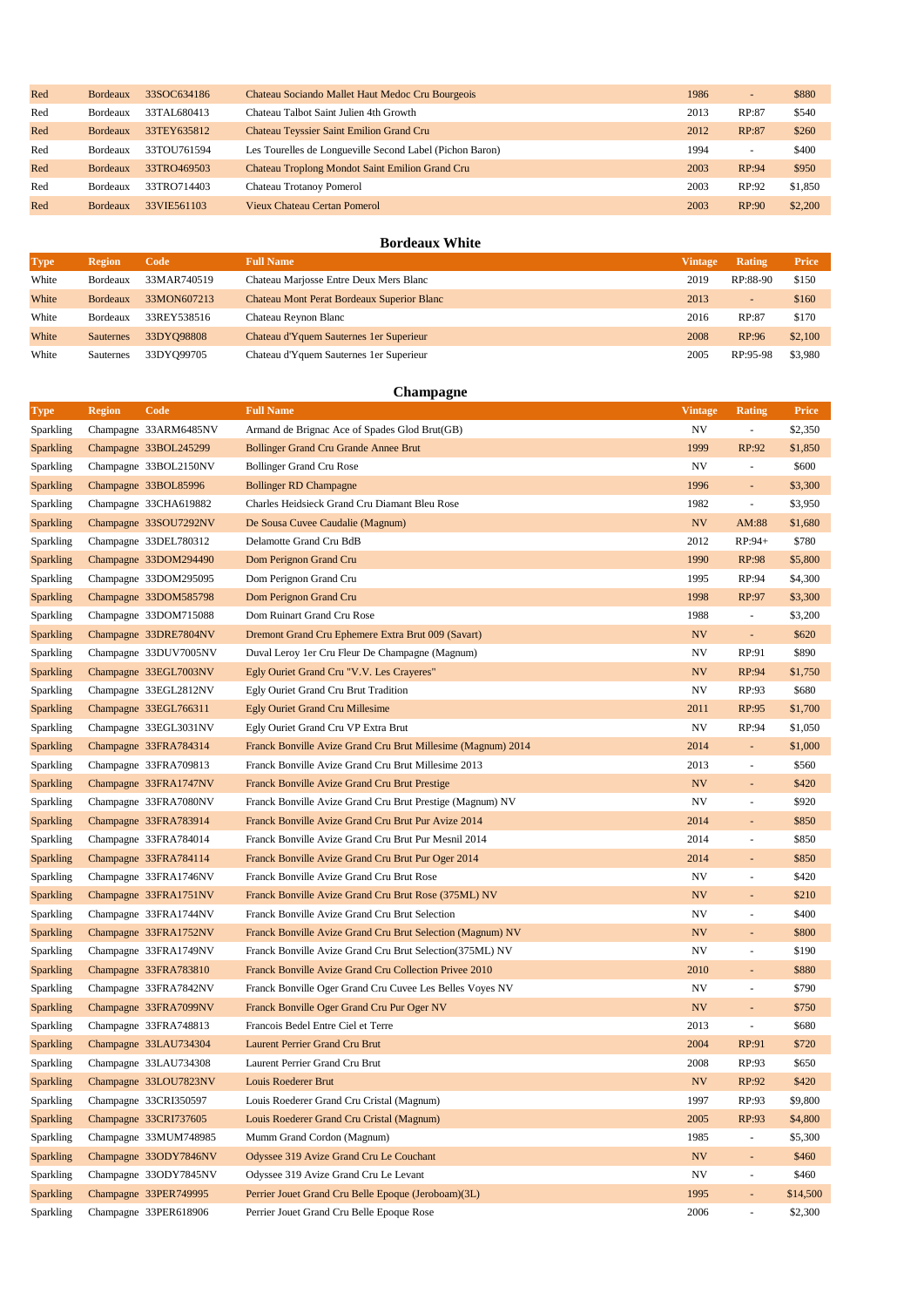| <b>Sparkling</b> | Champagne 33PER662405 | Perrier Jouet Grand Cru Belle Epoque Rose | 2005      | $\sim$                       | \$2,980  |
|------------------|-----------------------|-------------------------------------------|-----------|------------------------------|----------|
| <b>Sparkling</b> | Champagne 33PER740702 | Perrier Jouet Grand Cru Belle Epoque Rose | 2002      | ٠                            | \$2,780  |
| <b>Sparkling</b> | Champagne 33PHI749889 | <b>Philipponnat Clos des Goisses</b>      | 1989      | $\sim$                       | \$4,200  |
| <b>Sparkling</b> | Champagne 33PHI729512 | Philipponnat Cuvee 1522                   | 2012      | ٠                            | \$680    |
| <b>Sparkling</b> | Champagne 33PHI729610 | <b>Philipponnat Grand Blanc</b>           | 2010      | $\qquad \qquad \blacksquare$ | \$540    |
| Sparkling        | Champagne 33PHI3003NV | Philipponnat Royale Reserve               | <b>NV</b> | RP:92                        | \$460    |
| <b>Sparkling</b> | Champagne 33POL715186 | Pol Roger Grand Cru Winston Churchill     | 1986      | $\qquad \qquad \blacksquare$ | \$5,280  |
| Sparkling        | Champagne 33POM636404 | Pommery Cuvee Speciale Louise Pommery     | 2004      | RP:90                        | \$1,050  |
| <b>Sparkling</b> | Champagne 33REN750205 | <b>Rene Geoffroy Extra Brut</b>           | 2005      | RP:91                        | \$1,200  |
| Sparkling        | Champagne 33SAL755104 | Salon Grand Cru                           | 2004      | RP:96                        | \$11,000 |
| <b>Sparkling</b> | Champagne 33SUE7008NV | Suenen Oiry Grand Cru (BdB)               | <b>NV</b> | $\qquad \qquad \blacksquare$ | \$560    |

#### **Rhone**

| <b>Type</b> | <b>Region</b> | Code         | <b>Full Name</b>                               | <b>Vintage</b> | <b>Rating</b>            | Price    |
|-------------|---------------|--------------|------------------------------------------------|----------------|--------------------------|----------|
| Red         | Rhone         | 33BEA358689  | <b>Beaucastel CDP</b>                          | 1989           | RP:97                    | \$2,000  |
| Red         | Rhone         | 33BEA808295  | <b>Beaucastel CDP</b>                          | 1995           | RP:92                    | \$1,050  |
| Red         | Rhone         | 33BEA296992  | <b>Beaucastel CDP</b>                          | 1992           |                          | \$850    |
| Red         | Rhone         | 33CHA808395  | <b>Chapoutier CDP La Bernardine</b>            | 1995           | RP:91                    | \$700    |
| Red         | Rhone         | 33CLO690307  | Clos du Mont Olivet CDP Cuvee Unique           | 2007           | RP:92                    | \$580    |
| Red         | Rhone         | 33CLO807412  | Clos Saint Jean CDP Sanctus Sanctorum (Magnum) | 2012           | RP:99                    | \$7,000  |
| Red         | Rhone         | 33GUI344502  | Guigal Cote Rotie La Landonne                  | 2002           | RP:90-93                 | \$2,950  |
| Red         | Rhone         | 33GUI807508  | Guigal Cote Rotie La Landonne                  | 2008           | RP:94                    | \$2,800  |
| Red         | Rhone         | 33GUI348602  | Guigal Cote Rotie La Mouline                   | 2002           | RP:91                    | \$2,850  |
| Red         | Rhone         | 33GUI520589  | Guigal Cote Rotie La Turque                    | 1989           | RP:99                    | \$6,600  |
| Red         | Rhone         | 33GUI764806  | Guigal Cote Rotie La Turque                    | 2006           | $RP:94+$                 | \$3,000  |
| Red         | Rhone         | 33HEN806414  | Henri Bonneau CDP Celestins (Magnum)           | 2014           | RP:92-94                 | \$6,800  |
| Red         | Rhone         | 33VIE764600  | La Vieille Julienne CDP                        | 2000           | RP:91                    | \$750    |
| Red         | Rhone         | 33PEG741695  | Pegau CDP Cuvee Laurence(12L)                  | 1995           | $\overline{\phantom{a}}$ | \$12,800 |
| Red         | Rhone         | 33PEG575406  | Pegau CDP Cuvee Reservee                       | 2006           | RP:92                    | \$820    |
| Red         | Rhone         | 33PEG600307  | <b>Pegau CDP Cuvee Reservee</b>                | 2007           | RP:97                    | \$920    |
| Red         | Rhone         | 33PEG776308  | Pegau CDP Cuvee Reservee                       | 2008           | RP:91                    | \$790    |
| Red         | Rhone         | 33PEG808000  | Pegau CDP Cuvee Reservee (Magnum)              | 2000           | RP:92                    | \$2,400  |
| Red         | Rhone         | 33RAY783005  | <b>Rayas Fonsalette Rouge</b>                  | 2005           | RP:93                    | \$5,300  |
| Red         | Rhone         | 33USS808100  | <b>Usseglio CDP Mon Aieul (Magnum)</b>         | 2000           | RP:97                    | \$2,100  |
| White       | Rhone         | 33#CHA663201 | Chapoutier Ermitage L'Ermite Blanc             | 2001           | RP:92                    | \$2,170  |

**Italy**

| <b>Type</b> | <b>Region</b> | Code        | <b>Full Name</b>                                            | <b>Vintage</b> | <b>Rating</b>            | Price   |
|-------------|---------------|-------------|-------------------------------------------------------------|----------------|--------------------------|---------|
| Red         | Italy         | 34ALD742596 | Aldo Conterno Barolo Cicala                                 | 1996           | $\sim$                   | \$1,450 |
| Red         | Italy         | 34BAR727496 | <b>Bartolo Mascarello Barolo</b>                            | 1996           | $\overline{\phantom{a}}$ | \$4,250 |
| Red         | Italy         | 34BRU807295 | Bruno Giacosa Barbaresco                                    | 1995           | $\sim$                   | \$2,880 |
| Red         | Italy         | 34BRU792315 | Bruno Giacosa Barbaresco Asili                              | 2015           | RP:94                    | \$1,600 |
| Red         | Italy         | 34BRU808501 | Bruno Giacosa Barbaresco Asili                              | 2001           | $RP:95+$                 | \$3,350 |
| Red         | Italy         | 34BRU786195 | Bruno Giacosa Barbaresco Gallina di Neive                   | 1995           | $\blacksquare$           | \$3,300 |
| Red         | Italy         | 34EIN742498 | Einaudi Barolo                                              | 1998           | ÷,                       | \$720   |
| Red         | Italy         | 34EMI792601 | Emidio Pepe Abruzzo Montepulciano d'Abruzzo                 | 2001           | RP:92                    | \$1,950 |
| Red         | Italy         | 34FON794801 | Fontanafredda Barolo La Rosa                                | 2001           | RP:91                    | \$1,500 |
| Red         | Italy         | 34GAJ743300 | Gaja Barbaresco                                             | 2000           | $\sim$                   | \$2,300 |
| Red         | Italy         | 34GAJ749505 | Gaja Langhe Sperss                                          | 2005           | RP:93                    | \$2,300 |
| Red         | Italy         | 34GAJ727990 | Gaja Langhe Sperss (375ML)                                  | 1990           | $\overline{\phantom{a}}$ | \$1,700 |
| Red         | Italy         | 34GIU742603 | Giuseppe Rinaldi Barolo Cannubi San Lorenzo Ravera (Magnum) | 2003           | $\sim$                   | \$6,680 |
| Red         | Italy         | 34POG742798 | Il Poggione Brunello di Montalcino                          | 1998           | $\overline{\phantom{a}}$ | \$850   |
| Red         | Italy         | 34SPI808496 | La Spinetta Barbaresco Gallina                              | 1996           | RP:90                    | \$1,150 |
| Red         | Italy         | 34SPI786503 | La Spinetta Barbaresco Vursu Vigneto Starderi               | 2003           | RP:90                    | \$1,250 |
| Red         | Italy         | 34LUC697901 | Luciano Sandrone Barolo Le Vigne                            | 2001           | RP:96                    | \$2,200 |
| Red         | Italy         | 34LUC760615 | Luciano Sandrone Barolo Le Vigne                            | 2015           | $\overline{\phantom{a}}$ | \$1,080 |
| Red         | Italy         | 34MAR763196 | Marques de Sandoval Reserva Especial                        | 1996           | $\blacksquare$           | \$470   |
| Red         | Italy         | 34POG761995 | Poggio di Sotto Brunello di Montalcino Riserva              | 1995           | $\overline{\phantom{a}}$ | \$5,300 |
| Red         | Italy         | 34QUI759407 | Quintarelli Amarone Riserva                                 | 2007           | RP:97                    | \$5,850 |
| Red         | Italy         | 34SAN808601 | Sandrone Barolo Cannubi Boschis                             | 2001           | RP:95                    | \$2,500 |
| Red         | Italy         | 34SOL726890 | Solaia Toscane Antinori                                     | 1990           |                          | \$3,200 |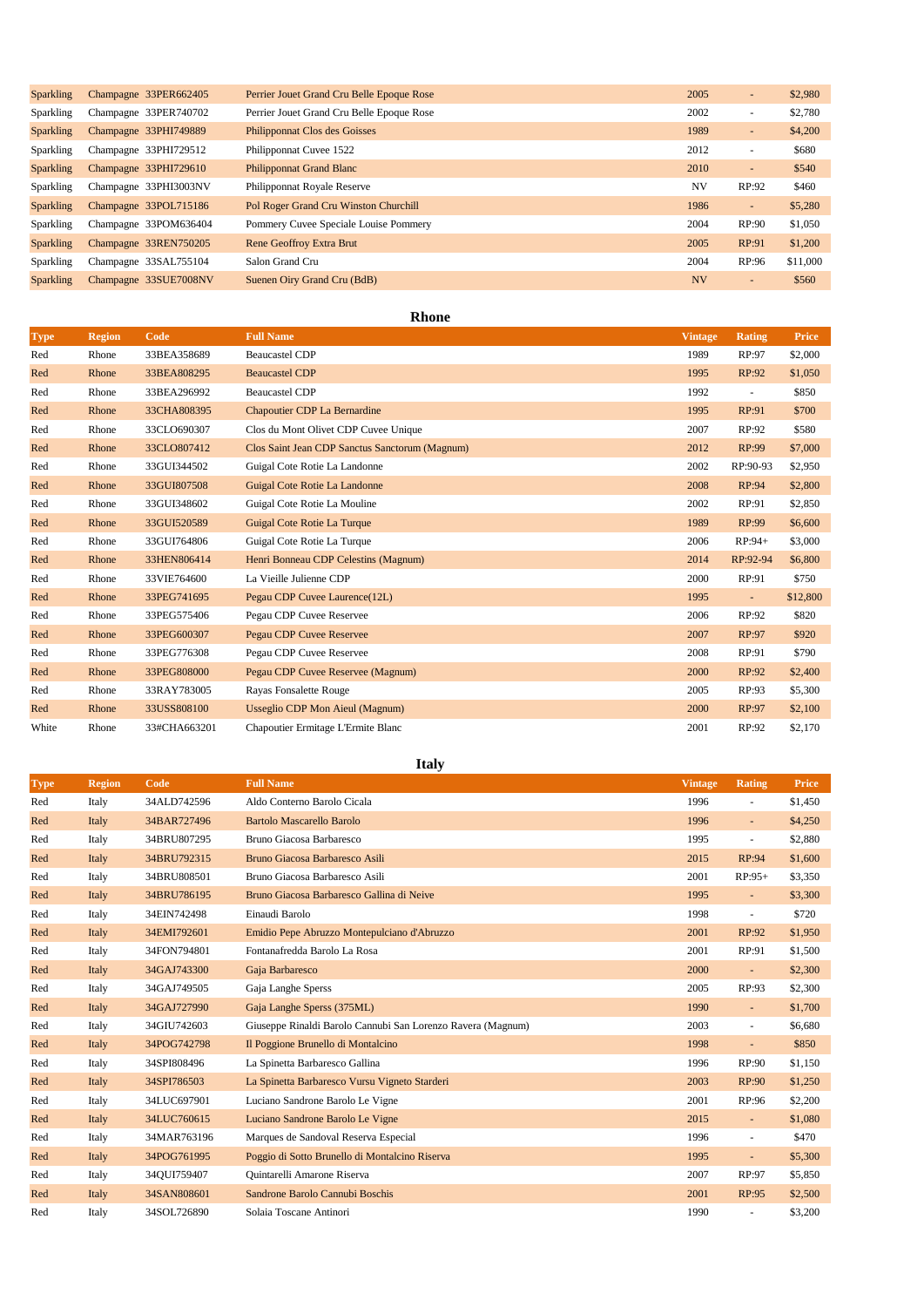| Red              | Italy | 34SOL726901 | Solaia Toscane Antinori         | 200  | \$2,650 |
|------------------|-------|-------------|---------------------------------|------|---------|
| Red              | Italy | 34SOL786885 | Soldera Brunello di Montalcino  | 1985 | \$9,200 |
| <b>Sparkling</b> | Italy | 34CAD786316 | Ca' del Bosco Franciacorta Brut | 2016 | \$780   |

# **USA**

| <b>Type</b> | <b>Region</b> | Code        | <b>Full Name</b>                                                           | <b>Vintage</b> | <b>Rating</b>            | <b>Price</b> |
|-------------|---------------|-------------|----------------------------------------------------------------------------|----------------|--------------------------|--------------|
| Red         | U.S.A.        | 33MON559490 | Chateau Montelena Napa Valley Cabernet Sauvignon The Montelena Estate (3L) | 1990           | RP:94                    | \$8,900      |
| Red         | U.S.A.        | 01ARA557612 | Araujo Estate Altagracia                                                   | 2012           | $\omega$                 | \$1,280      |
| Red         | U.S.A.        | 01BER684590 | Beringer Cabernet Sauvignon Private Reserve                                | 1990           | RP:94                    | \$2,250      |
| Red         | U.S.A.        | 01BON808901 | <b>Bond Estate Napa Valley Matriarch</b>                                   | 2001           | RP:94                    | \$1,800      |
| Red         | U.S.A.        | 01DIA762188 | Diamond Creek Napa Valley Volcanic Hill Cabernet Sauvignon (12L)           | 1988           | $\blacksquare$           | \$28,800     |
| Red         | U.S.A.        | 01DIA762407 | Diamond Creek Napa Valley Volcanic Hill Cabernet Sauvignon                 | 2007           | ÷                        | \$2,600      |
| Red         | U.S.A.        | 01DUN809282 | Dunn Napa Valley Howell Mountain Cabernet Sauvignon                        | 1982           | RP:95                    | \$2,850      |
| Red         | U.S.A.        | 01DUN809388 | Dunn Napa Valley Howell Mountain Cabernet Sauvignon                        | 1988           | $\Box$                   | \$2,400      |
| Red         | U.S.A.        | 01HAR441906 | Harlan Estate Napa Valley                                                  | 2006           | RP:96                    | \$12,000     |
| Red         | U.S.A.        | 01HEI809488 | Heitz Cellar Martha's Vineyard Cabernet Sauvignon                          | 1988           | $\overline{\phantom{a}}$ | \$2,650      |
| Red         | U.S.A.        | 01JOS756711 | Joseph Phelps Napa Valley Insignia                                         | 2011           | $\overline{\phantom{a}}$ | \$1,800      |
| Red         | U.S.A.        | 01KIS662511 | Kistler Occidental Bodega Headlands Cuvee Elizabeth Pinot Noir             | 2011           | $\blacksquare$           | \$1,300      |
| Red         | U.S.A.        | 01KIS762806 | Kistler Kistler Vineyard Pinot Noir                                        | 2006           | RP:90-92                 | \$1,400      |
| Red         | U.S.A.        | 01KON796405 | Kongsgaard Cabernet Sauvignon                                              | 2005           | RP:94                    | \$1,800      |
| Red         | U.S.A.        | 01KON796504 | Kongsgaard Hudson Vineyard Syrah                                           | 2004           | RP:90                    | \$1,850      |
| Red         | U.S.A.        | 01KON796603 | Kongsgaard Syrah                                                           | 2003           | RP:89-91                 | \$1,700      |
| Red         | U.S.A.        | 01MAR737906 | Marcassin Sonoma Marcassin Vineyard Pinot Noir                             | 2006           | RP:96                    | \$4,500      |
| Red         | U.S.A.        | 01MON788906 | Montelena Napa Valley Montelena Estate Cabernet Sauvignon                  | 2006           | $RP:91+$                 | \$1,250      |
| Red         | U.S.A.        | 01MON789091 | Montelena Napa Valley Montelena Estate Cabernet Sauvignon (Magnum)         | 1991           | RP:95                    | \$5,500      |
| Red         | U.S.A.        | 01MON809088 | Montelena Estate Napa Valley Cabernet Sauvignon                            | 1988           | RP:90                    | \$1,880      |
| Red         | U.S.A.        | 01MON809193 | Montelena Estate Napa Valley Cabernet Sauvignon (Magnum)                   | 1993           | RP:91                    | \$2,500      |
| Red         | U.S.A.        | 01OPU575610 | Opus One                                                                   | 2010           | RP:96                    | \$3,600      |
| Red         | U.S.A.        | 01OPU607613 | Opus One                                                                   | 2013           | RP:98                    | \$3,500      |
| Red         | U.S.A.        | 01SHA809584 | Shafer Vineyards Hillside Select Cabernet Sauvignon                        | 1984           | $\blacksquare$           | \$2,500      |
| Red         | U.S.A.        | 01STA789694 | Stag's Leap Napa Valley Cabernet Sauvignon                                 | 1994           | $\overline{\phantom{a}}$ | \$1,350      |
| White       | U.S.A.        | 01BLI717216 | <b>Blindfold The Prisoner</b>                                              | 2016           | $\omega$                 | \$480        |
| White       | U.S.A.        | 01KIS454304 | Kistler Vine Hill Vineyard Chardonnay                                      | 2004           | RP:94-96                 | \$1,400      |
| White       | U.S.A.        | 01KIS514300 | Kistler Les Noisetiers Chardonnay                                          | 2000           | ÷,                       | \$1,250      |
| White       | U.S.A.        | 01KIS740807 | Kistler Hyde Vineyard                                                      | 2007           | $\blacksquare$           | \$1,230      |
| White       | U.S.A.        | 01KIS810101 | Kistler Dutton Ranch Chardonnay                                            | 2001           | RP:91                    | \$1,300      |
| White       | U.S.A.        | 01KIS810201 | Kistler Vine Hill Vineyard Chardonnay                                      | 2001           | RP:95                    | \$1,600      |
| White       | U.S.A.        | 01KON533404 | Kongsgaard Chardonnay                                                      | 2004           | RP:94                    | \$2,000      |
| White       | U.S.A.        | 01KON788416 | Kongsgaard Chardonnay The Judge                                            | 2016           | RP:100                   | \$8,900      |
| White       | U.S.A.        | 01MAR533811 | Marcassin Sonoma Marcassin Vineyard Chardonnay                             | 2011           | RP:97                    | \$6,500      |
| White       | U.S.A.        | 01PET741214 | Peter Michael Chardonnay Estate La Carriere                                | 2014           | $\overline{\phantom{a}}$ | \$1,100      |
| White       | U.S.A.        | 01PET783402 | Peter Michael Chardonnay Estate La Carriere (Magnum)                       | 2002           |                          | \$2,600      |

# **Others**

| <b>Type</b> | <b>Region</b> | Code        | <b>Full Name</b>                                          | <b>Vintage</b> | Rating                   | <b>Price</b> |
|-------------|---------------|-------------|-----------------------------------------------------------|----------------|--------------------------|--------------|
| White       | Alsace        | 33TRA702711 | Trapet Grand Cru Schlossberg(Blanc)                       | 2011           | $\overline{\phantom{a}}$ | \$390        |
| White       | Alsace        | 49WEI702815 | Weinbach Gewurztraminer Cuvee Theo                        | 2015           | RP:89                    | \$360        |
| White       | Alsace        | 49WEI703116 | Weinbach Pinot Blanc Reserve                              | 2016           | RP:89                    | \$280        |
| White       | Alsace        | 49WEI703216 | Weinbach Pinot Gris Reserve Personnelle                   | 2016           | $\sim$                   | \$320        |
| White       | Alsace        | 49WEI703016 | Weinbach Riesling Cuvee Theo                              | 2016           | $\sim$                   | \$320        |
| White       | Argentina     | 54BOD787818 | Bodega Chacra Mainque Chardonnay                          | 2018           | RP:93                    | \$450        |
| Red         | Australia     | 64CLA763398 | Clarendon Hills Piggott Range Syrah                       | 1998           | RP:92                    | \$950        |
| Red         | Australia     | 61CLA795503 | Clarendon Hills Romas Grenache Old Vines                  | 2003           | RP:95                    | \$650        |
| Red         | Australia     | 64GRE796003 | Greenock Creek Barossa Alices Block Shiraz                | 2003           | RP:97                    | \$820        |
| Red         | Australia     | 64HUG717516 | Hugh Hamilton Black Blood III Shiraz                      | 2016           | $\overline{\phantom{a}}$ | \$560        |
| Red         | Australia     | 61KAE795602 | Kaesler The Bogan Shiraz                                  | 2002           | RP:93                    | \$560        |
| Red         | Australia     | 64PEN534113 | Penfolds RWT Shiraz (Cork)                                | 2013           | RP:95                    | \$1,300      |
| Red         | Australia     | 61PEN497514 | Penfolds RWT Shiraz (Cork)                                | 2014           | $RP:92+$                 | \$1,150      |
| Red         | Australia     | 61COL795702 | The Colonial Estate Barossa Valley Emigre Shiraz (Magnum) | 2002           | RP:92                    | \$1,250      |
| Red         | Australia     | 61COL795902 | The Colonial Estate Barossa Valley Exile Shiraz           | 2002           | RP:95                    | \$800        |
| Red         | Australia     | 64TOR806515 | <b>Torbreck The Descendant Shiraz</b>                     | 2015           | RP:93                    | \$1,050      |